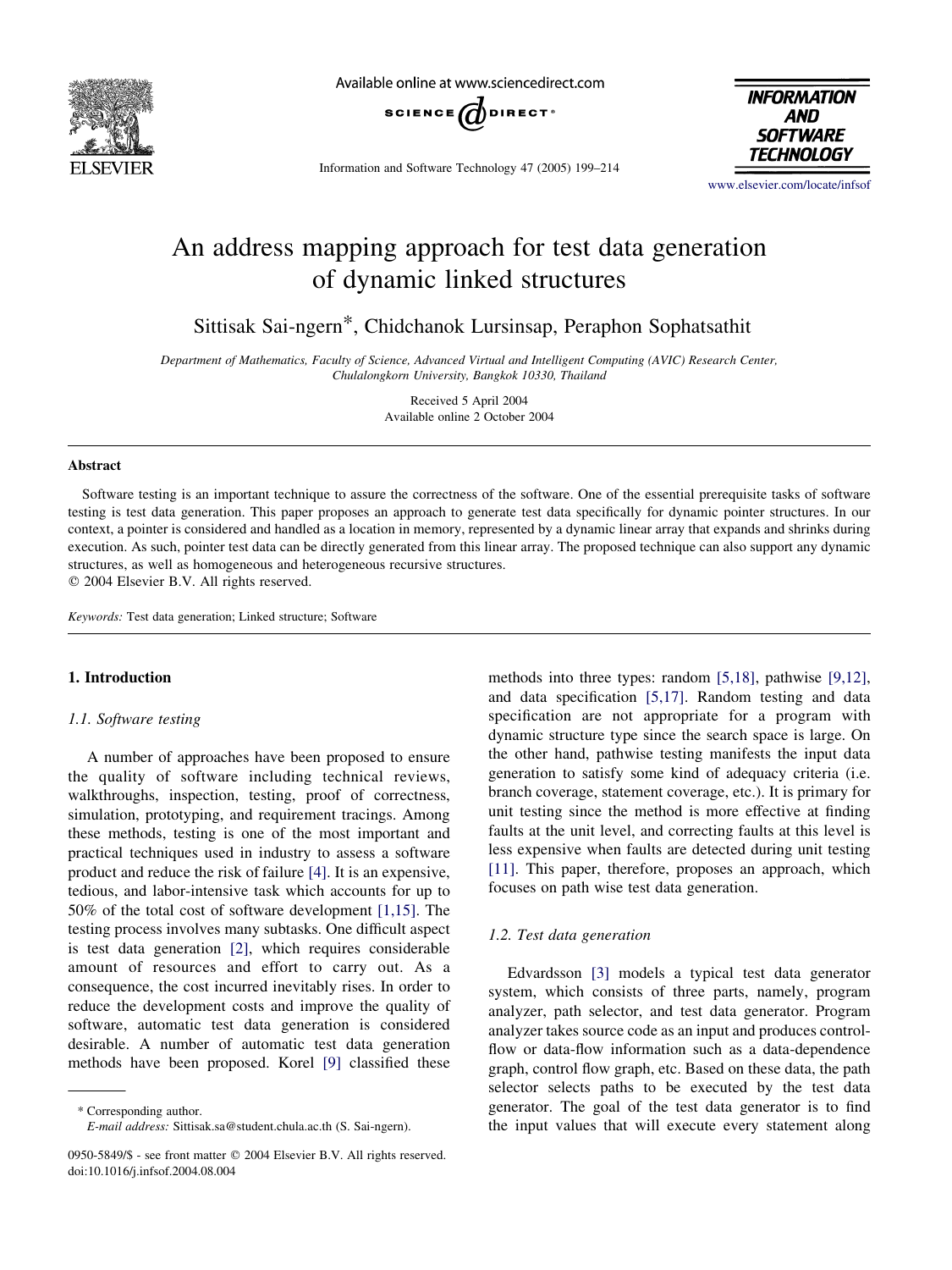the path. We will concentrate primarily on this particular aspect of the pathwise test data generator.

Most existing approaches for generating test data deal with basic numerical data types such as integer and real numbers. Although these data types are commonly useful in various applications, they cannot be feasibly used in many applications where symbolic computations are needed and the data size is not fixed. These applications employ advanced data types such as pointer, structure, and file types. Applications written in  $C/C + +$  extensively utilize the predominant pointers and dynamic structures, e.g. system software and circuit simulations [\[8\].](#page-15-0) Pointer variables range from simple structure (single storage) to recursively defined structure (many discrete storage that form shapes such as linked list, tree, heap, etc.). For simple pointer structure such as 'int \*a', generating test data can exploit the algorithms of prior work [\[6,12\].](#page-14-0) However, some relevant features such as alias and pointer arithmetic must be considered as well.

Generating test data for a recursively defined structure is more difficult than for a non-recursively defined structure. The problem is two-folds. First, how many nodes are needed as inputs to force a traversal along a given path and how are they linked? These problems are categorized as dynamic linked structure generation problems. Second, what should the value for the non-pointer data field within a structure be? The latter problem falls into the same realm as generating test data for basic numerical data types that treat each nonpointer data field as a discrete variable. We will investigate the dynamic structure generation problem.

The overall process of generating input data for a recursively defined structure is divided into two steps. The first step, referred to as address mapping, focuses on solving dynamic structure generation through actual execution of the statements under test. A path is selected and all the statements along that path are laid out linearly. A memory address is assigned to each pointer reference for use in actual execution. However, not all addresses are assigned and participated in the test data generation for the designated path. Only pointers to input addresses (subsequently referred to as class I, see Section 4) are involved. Each statement is evaluated by adjusting the address and content of every pointer during the execution. If any constraint cannot be satisfied during statement evaluation, the algorithm will report an infeasible path. The second step focuses on data generation which rests primarily on existing data generation methods such as [\[10,12\]](#page-15-0).

In this paper, the following results are expected:

- A technique for automatic input pointer structure generation which can be further integrated with existing numerical test data generation methods. This technique can be subsequently applied to different language paradigms such as object-oriented or assembly language.
- A technique for mapping a pointer reference to linear array structure.
- An algorithm to resolve address for equality and inequality constraints.
- A direct and effective approach to manage pointer alias and heterogeneous pointer structure.
- † A detection method for infeasible path caused by invalid pointer constraints and operations.

These results will contribute to the derivation of our proposed address mapping approach for test data generation of dynamic linked structures.

The organization of this paper is as follows: Section 2 presents an overview of the proposed approach by examples. Section 3 clarifies terms used and explains basic concepts of pointer operations involved in this approach. Section 4 elucidates details on dynamic structure generation algorithm. The experiments and discussion are provided in Section 5. Section 6 discusses some related works. Concluding remarks and future work are summarized in Sections 7 and 8, respectively.

# 2. Overview

In this section, we will describe the proposed approach in general terms. The proposed approach takes the statements along the flow path and relates data structure definitions as inputs to generate the test structure. Each statement is examined for any pointer operation. If one is found, the operation is evaluated to reorganize the memory space where each pointer element is allocated. In an actual running environment, the memory space prior to execution of the function usually contains input parameters. When the function is executed, the initial data are modified to produce an output linked structure. However, in a test environment, the initial data are unknown. To compensate for such an unknown situation, the proposed approach assumes their existence by initializing every input variable (argument) to a designated address. Subsequent address creation is based on demand as required by the statement. Any reference to this input will expand the address chain. Statement execution can further expand, modify, or shrink the chain depending on the operation.

To clarify our concept, function ex01 is used as an example. The function takes two arguments. The first argument is of dynamic structure type that contains two pointer fields. The other argument is of integer type. The pseudo address generation procedure generates the linked structure, which subsequently is reduced to numerical data fields according to the dynamic domain reduction method. The output demonstrates the mapping from pseudo address to real address.

The example declares a node as a dynamic structure containing two pointer fields denoted by  $\ltq$  *address*, (*lt*,  $rt$  $>$ , where 'address' represents the location in memory( $\psi$ ), 'lt' and 'rt' are address values assigned to pointer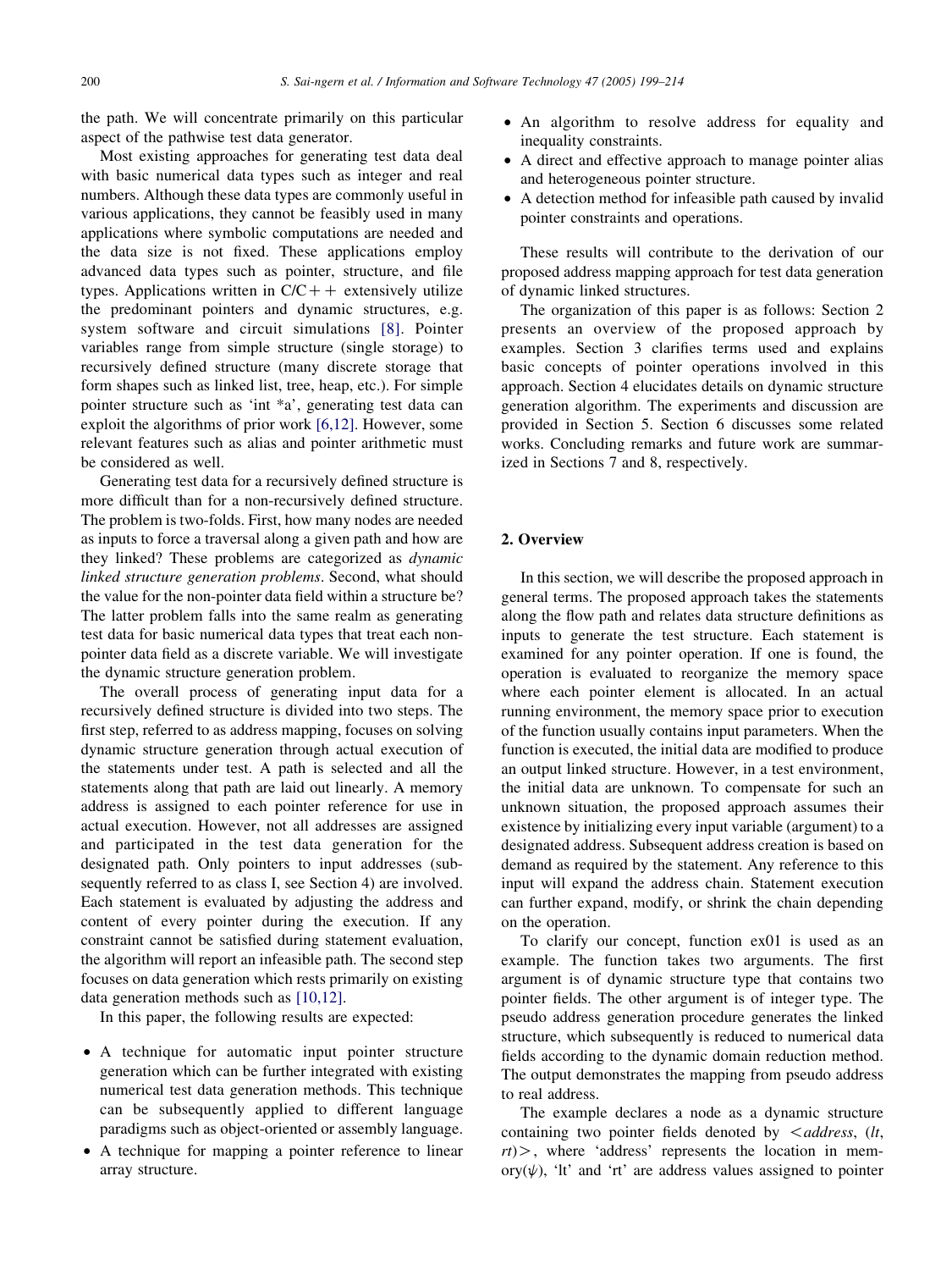fields of the node structure which serve as the environment linking pointers to memory locations  $(\gamma)$ .

Memory location count begins sequentially from 1. The allocation process will always select the address following the last one allocated. The variable  $\chi$  has the same structure as  $\psi$ , but contains only the address and initial values which are derived from the input variables. Any address that is generated by a function such as malloc( ) will not affect the contents of  $\chi$ . Fig. 1 demonstrates how the notation is represented. The path selected for function ex01 is  $1,2,3,4,7,11,12,13,14,15,17,18$ .

The following describes how the proposed configuration executes function ex01.

Line 1: The input variable p is assigned address 1 in  $\psi$ ,  $\gamma$ , and. $\gamma$  The '+' sign represents an add or union operation. The initial value of pointer fields lt and rt are 2 and 3, respectively. These values are reserved addresses in  $\psi$ and  $\gamma$  but no actual creation takes place.

Line 2: There is nothing done for local variable declaration.

Line 3: Reference of  $p$  will force the address 1 to be not null since  $p$  is assigned to point at a data object.

Line 4:  $p \rightarrow$  lt is dereferenced to  $p=1$  and  $p \rightarrow$  lt = 2. The address 2 is not yet created. Thus, it is created in  $\psi$  and  $\gamma$ with its field values initialized to 4 and 5. Address 2 is subsequently assigned to x, which adds to  $\gamma$ .



|      | (a)                     |                        |                         |
|------|-------------------------|------------------------|-------------------------|
| Line | Memory $(\psi)$         | Environment $(\gamma)$ | Solution( $\chi$ )      |
| 1    | $+ \{<1,(2,3)>\}$       | $+ \{  \}$             | $+ \{<1,(2,3)>\}$       |
| 4    | $+ \{<2,(4,5)>\}$       | $+ \{ \}$              | $+ \{<2,(4,5)>\}$       |
| 12   | $+ < 5, (6, 7)$ ,       | $+ \{  \}$             | $+ \{ <5, (6, 7) > \}$  |
| 13   | $+\{<6,(8,9)>\}$        |                        | $+ \{ < 6, (8, 9) > \}$ |
|      | $- \{ < 2, (4, 5) > \}$ |                        |                         |
|      | $+ \{<2,(4,6)>\}$       |                        |                         |
| 14   | $+ \{ <10, (0, 0) > \}$ | $- \{ \}$              |                         |
|      |                         | $+ \{ \}$              |                         |
| 18   | $- \{ <1, (2,3) > \}$   |                        |                         |
|      | $+ \{<1, (2, 10)>\}$    |                        |                         |



 $(b)$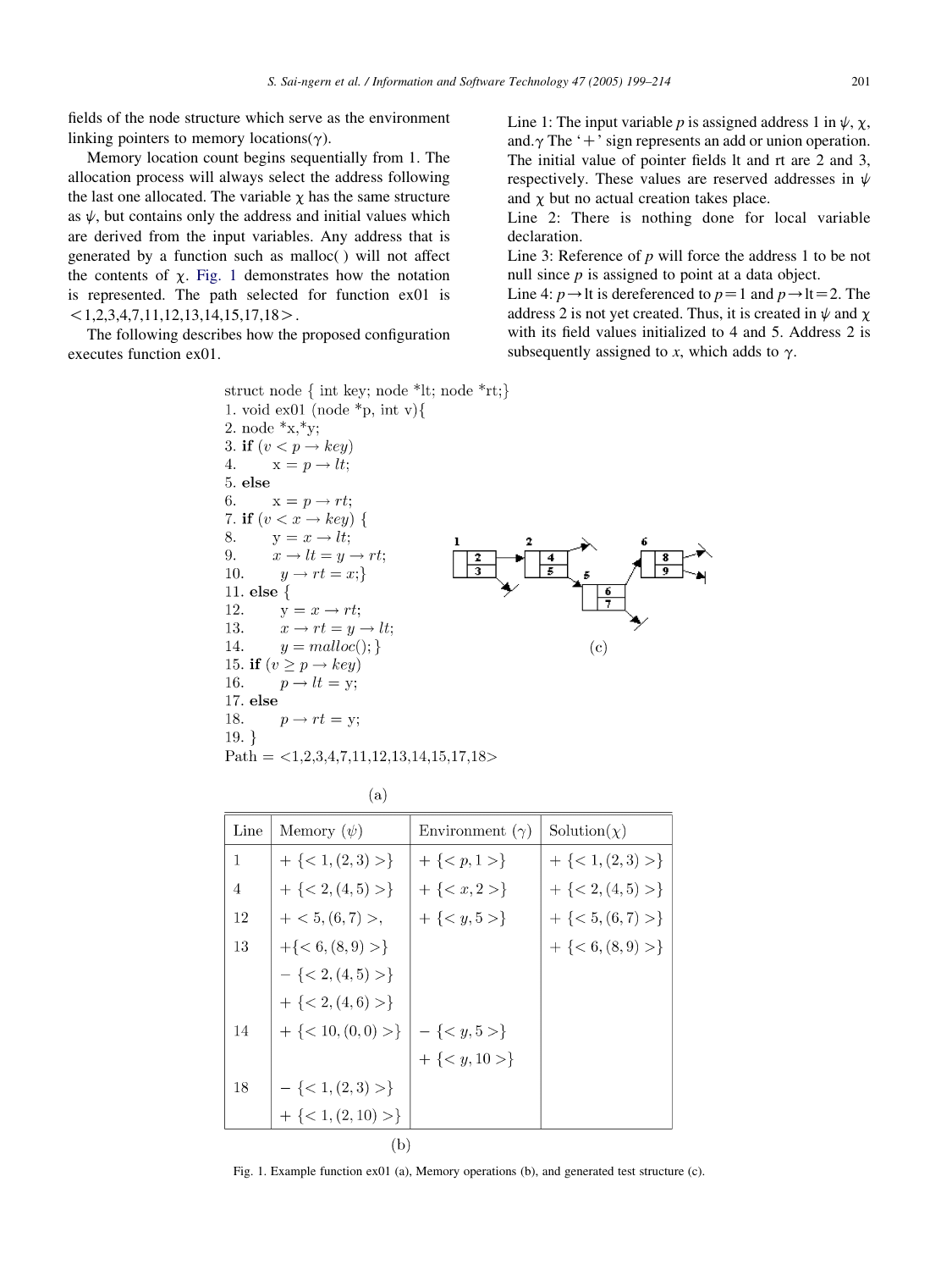Line 7: Similar to line 3, address 2 cannot be null from any constraint.

Line 12: y and  $x \rightarrow r t$  are dereferenced. Address 5 with initial field values 6 and 7 are added to  $\psi$  and  $\chi$  for  $x \rightarrow r$ rt. The assignment will set y to address 5, which is shown in  $\gamma$ .

Line 13:  $v \rightarrow$  It is dereferenced. Address 6 with values 8 and 9 is created and added to  $\psi$  and  $\chi$ . x is dereferenced to address 2 and the rt field is reset to 5. This is done by first removing  $(-)$  the original address $(2)$  of x and adding it back again with the value of the rt field changing from 5 to 6.

Line 14: Adding to  $\psi$ , the malloc( ) allocates address 10 with initial field values (0,0).  $\gamma$  updates y to this new address.

Line 15: There is nothing done, since address 10 is already restricted to non-null.

Line 18:  $y$  is dereferenced to address 10.  $p$  is dereferenced to address 1 and the rt field of this address is changed the value from 3 to 10 in the same manner as line 14.

After all statements have been processed, addresses 1,2,5,6, and 10 are created. There are two sources of these addresses, namely, input (1,2,5,6) and malloc( ) function (10). The target test structure is obtained from  $\chi$ , which contains input addresses 1,2,5, and 6. In order to obtain the complete test data set for the function, the numerical test data must be generated. Many methods for the test data generation have been proposed. In this paper, the dynamic domain reduction approach is selected due to its scalability and practical use. Details of the algorithm can be obtained from [\[12\].](#page-15-0) In this example, the algorithm will generate numerical data for variables v,  $p \rightarrow \text{key}$ , and  $x \rightarrow \text{key}$ , assuming that the initial domain for each variable lies between  $-10$  and 10. These initial values may be assigned to minimum and maximum possible values of the host machine, or restricted to a reasonable input specification range, or based on the test engineer's knowledge. In our example, the chosen values are based on the test engineer's knowledge. One valid test case obtained from the algorithm are  $v=-5$ ,  $p\rightarrow$ key=1,  $x\rightarrow$ key=-5. To combine the non-pointer field values to the pointer structure, a new field is added to the output structure which is created from the generated address representing the 'key' data field. Thus, the modified address structure will be  $\ltq$  address, (key, lt,  $rt$  $>$ . The results are depicted in Fig. 2. Note that the



numerical data field of the last two nodes at address 5 and 6 are not involved in any constraint conditions or computations; hence they can be any value. In this case, they are set to 0.

The generated pseudo address may be mapped to a designated target language such as C or  $C++$ . The mapping process consists of three simple steps, namely, node allocation, numerical data assignment, and link assignment. Depending on the language, node allocation will create an exact number of nodes in accordance with the number of pseudo addresses generated. Each allocated node consists of a numerical data field and a pointer field. The former will be assigned a value obtained from the generated numerical test data whereas the latter will be linked to one of these newly created nodes according to the match between its field value and pseudo address in  $\chi$  of the designated node. This mapping process is thus illustrated by the following example.

Generated test data: Address 1:  $(1,(2,3))$ , data: -5 Address 2: (2,(4,5)), data: 1 Address 3: (5,(6,7)), data: 0 Address 4: (6,(,8,9), data: 0

```
Step 1: Node allocation:
node1 = malloc(node);node2 = male(node);node3 = malloc(node);node4 = malloc(node);
```
Step 2: Numerical data assignment:  $node1 \rightarrow key = -5;$  $node2 \rightarrow key=1$ ;  $node3 \rightarrow key=0;$  $node4 \rightarrow key=0;$ 

Step 3: Link assignment:  $node1 \rightarrow It = node2;$  $node2 \rightarrow rt = node3;$  $node3 \rightarrow It = node4;$ 

All pointer fields of the allocated memory are defaulted to null.

#### 3. Fundamentals of dynamic linked structures

It is assumed that the reader is familiar with the terms Fig. 2. The integrated output for the algorithm. used in software test data generation. These include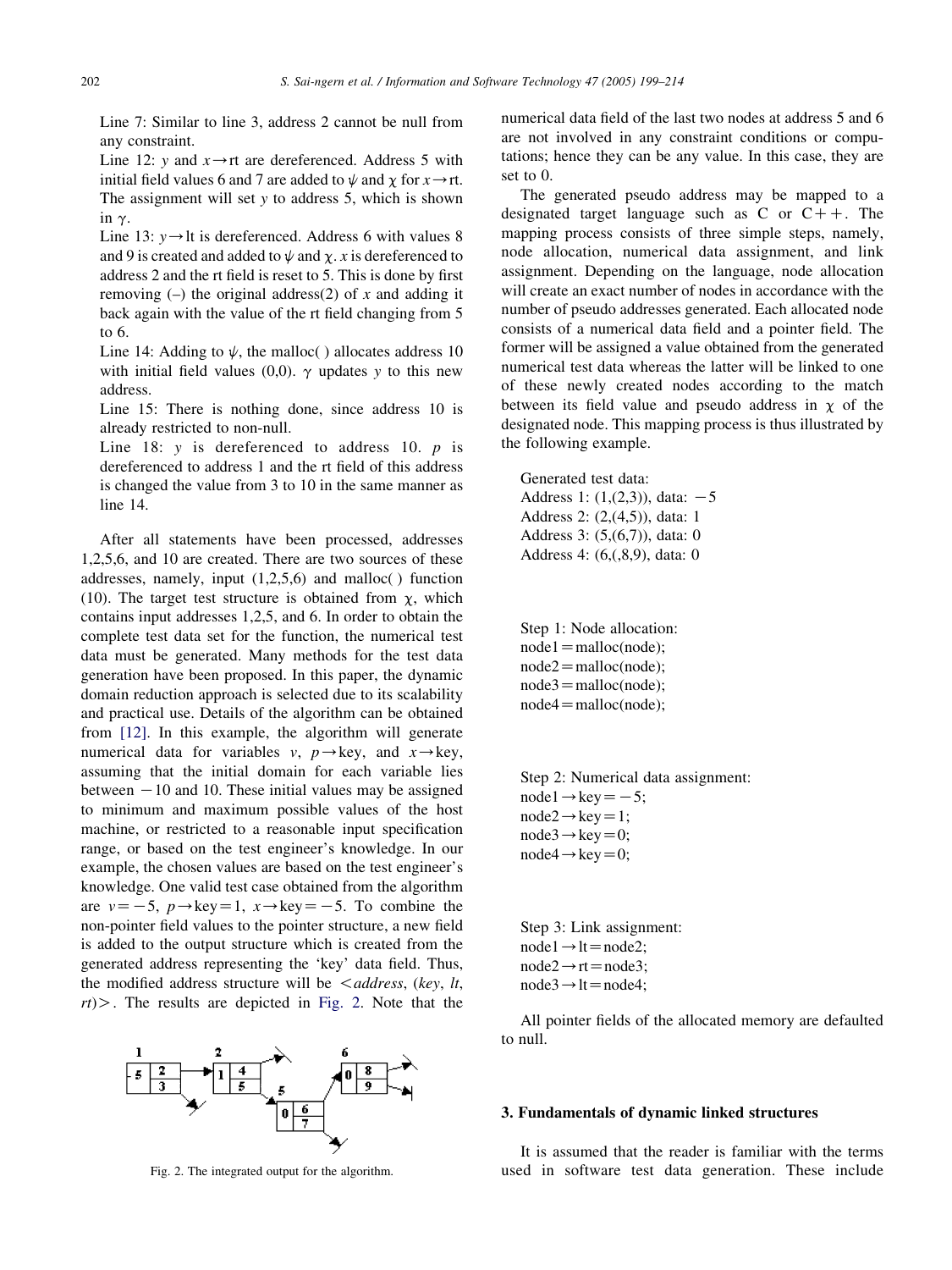

Fig. 3. Examples of program structures along with one possible path selection for each construct.

program (function), input variable of a function, basic block, predicate, constraint, path, flow graph, control path, feasible path, and infeasible path. Details of these terms are given in  $[3,12]$ .

This paper concerns pointer variables, which contain an address in memory of another variable as their value. The type of the pointer designates the type of the dynamic record or a recursively defined pointer structure container. A recursively defined pointer structure container is divided into two parts. The first part is a record variable, which has at least one field being a pointer of the same type. The second part is an unnamed record of a given type. Both parts can be separately created. The former is allocated first. The latter can subsequently be built and connected to form a linked list or a tree. This pointer structure container is created dynamically by standard memory allocation functions such as malloc( ). Such a configuration suits the proposed recursivelydefined structure. This paper will thus refer to a 'pointer' as the recursively defined pointer structure. The pointer structure is further classified into two types—homogeneous and heterogeneous pointer structures. The homogeneous pointer structure is a pointer structure that contains a pointer field of the same type such as linked lists or binary trees, while the heterogeneous pointer structure is a structure that contains a pointer field of different types, such as union of embedded generic pointers to structures, trees, and file objects.

Based on the above structural framework, path selection for test execution will commence to map every dynamically linked object so generated in the form of 'pointer'. A number of procedural constructs and operations are involved in the execution process which will be elucidated below.

#### 3.1. Execution sequence

The execution sequence is based on the identification of a set of statements that make up a path. The selection of statements aims at satisfying some testing criteria. Many approaches [\[13\]](#page-15-0) exist to fulfill the task. The path may also be manually provided or randomly generated. This paper opts for the randomly generated path. Regardless of path

selection methodologies, a path will contain a sequence of finite statements, which are not necessarily unique. For example, statements within a loop may appear more than once for the path. Fig. 3 shows examples of possible paths for different program constructs.

Finally, a path is a sequence of finite statements  $p = \langle s_1, \rangle$  $s_2,...,s_n>$ , where  $s_n$  is the last statement of path p. The flow of execution is from  $s_1$  through  $s_n$  in forward direction. The statement that contains a conditional operation like  $s<sub>3</sub>$  in the code segment below may be evaluated to  $s_3$  or  $s_3'$ , where  $s_3'$ denotes the false path of predicate evaluation.

s<sub>3</sub>: if  $(x = y)$  $s_4: x=a;$ s<sub>5</sub>:  $y = c$ ;

If the statement  $s_4$  must be executed,  $s_3$  will evaluate to true, i.e. ' $x = y'$ . On the contrary, if the statement s4 is omitted,  $s_3'$  will be 'x != y'.

If any  $s_i \in p$  is not executed successfully, the path is broken or infeasible. Our approach is interested in subpath  $p_s = \langle s_{p1}, s_{p2}, \ldots, s_{pm}\rangle$  where  $s_{pi}$  contains pointer elements,  $p1 \geq 1$  and  $pm \leq n$ . A pointer element may refer to a pointer variable directly (i.e. p) or a traversed field (i.e.  $p \rightarrow f1$ ,  $p \rightarrow$  $f1 \rightarrow f2$ , etc.). We classify pointer elements into two classes, namely,

- Class I: The value of a pointer element is from a set of input addresses.
- Class II: The value of a pointer element is from a newly allocated memory (e.g.  $p = \text{malloc}( )$ ) or from a transitive assignment of newly allocated memory (e.g.  $p=q$ , where q is previously executed as  $q = \text{malloc}( )$ ).

[Table 1](#page-5-0) shows examples of class I and II. The underlying structure declaration for the examples is TREE (struct TREE {int data; TREE \*left; TREE \*right;}).

Before the execution of a statement, each variable must be dereferenced before use. If the current value of the variable is from an input address, it will belong to class I. The statement on line 4 is in class I before and after execution since the value of the input variable  $p$  is unchanged. Variable  $x$  is a local variable whose value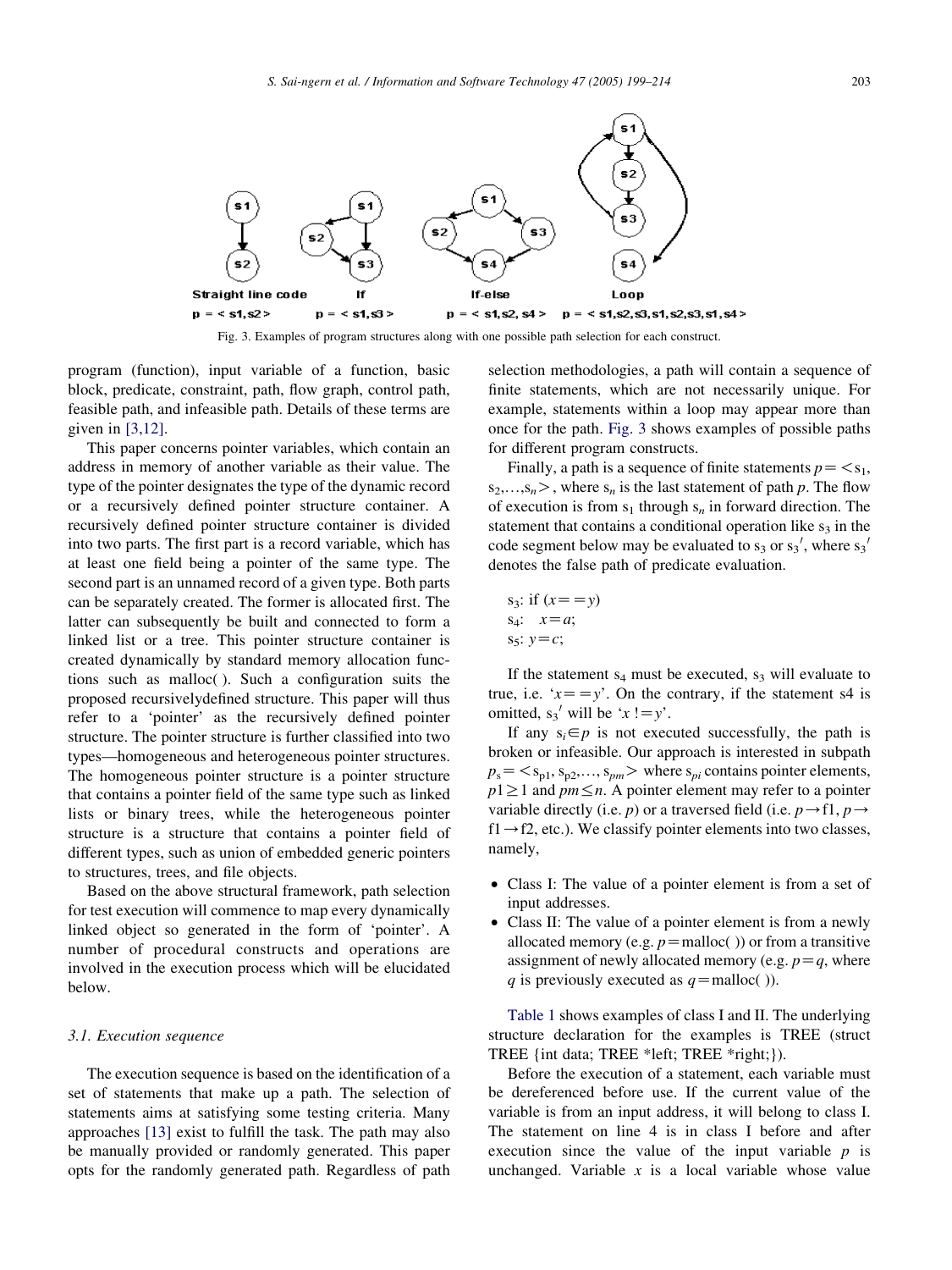<span id="page-5-0"></span>Table 1 Examples of class

| Line           | <b>Statements</b>                              | Pointers              | <b>CLASS</b><br>before/<br>after | Comments<br>before/after |
|----------------|------------------------------------------------|-----------------------|----------------------------------|--------------------------|
| 1              | void classI_II (TREE<br>$*_p$ , TREE $*_q$ )   |                       |                                  |                          |
| 2              |                                                |                       |                                  |                          |
| 3              | TREE $*_x$ , $*_y$ ;                           |                       |                                  |                          |
| $\overline{4}$ | $x=p \rightarrow$ right;                       | $\boldsymbol{x}$      | $-I$                             | L/A                      |
|                |                                                | $p \rightarrow$ right | $\overline{M}$                   | D/D                      |
| 5              | $y = q \rightarrow$ left;                      | $\mathcal{V}$         | $-I$                             | L/A                      |
|                |                                                | $q \rightarrow$ left  | И                                | D/D                      |
| 6              | $p =$ malloc();                                | $\boldsymbol{p}$      | ИΙ                               | D/E                      |
| 7              | $p \rightarrow$ left = x;                      | $p \rightarrow$ left  | II/I                             | E/A                      |
|                |                                                | $\boldsymbol{x}$      | И                                | D/D                      |
| 8              | $q \rightarrow$ right = $p \rightarrow$ right; | $q \rightarrow$ right | 1/11                             | D/A                      |
|                |                                                | $p \rightarrow$ right | ШЛІ                              | E/E                      |
| 9              |                                                |                       |                                  |                          |

A, assignment; D, dereferenced from input; E, explicitly allocated; L, local variable.

before line 4 is undefined. After execution,  $x$  belongs to class I. The statement on line 5 follows the same pattern as line 4. The malloc( ) unction on line 6 explicitly assigns a memory block to the variable  $p$  and sets all the pointer fields in  $p$  to null, hence belong to class II. The rest of statements are interpreted in the same manner and succinctly annotated in the Comments column.

#### 3.2. Heap representation

The fundamental programming concepts rest on level of abstraction, having rich utilities for convenience. However, data types at high level programming are more complicated to assign the values than those at low level. For this reason, our approach will manage the pointer-based structure type at low level. As mentioned earlier, a pointer in this paper refers to the pointer to a linked structure, which serves as a mechanism for addressing and managing dynamic storage. This dynamically manipulated area of memory is called heap. The actual operations on heap are system-dependent and not of concern here. The focus is on the number of heap cells needed to accommodate the dynamically generated linked structures prior to execution of a given path. Our approach models heap storage as a linear array of consecutive cells. For simplicity, each cell will be addressed or indexed starting from 1. A memory cell is divided into sections where pointer field layout is arranged from left to right according to the declaration of pointer fields of the structure. The leftmost section stores the first declared field, the second leftmost stores the second declared field, and so on. Any non-pointer field is ignored. A pointer field within the structure may be referenced by the number representing the position within the cell as shown below.

struct ex {int data, val; ex \*n1, \*n2;}

struct ex { int data, val: ex  $*n1$ ,  $*n2$ ;}

| Cell addresses: 1 |  |  |  |                                                         |  |
|-------------------|--|--|--|---------------------------------------------------------|--|
| $\cdot$ .         |  |  |  | $\lfloor n1 \rfloor n2 \lfloor x \rfloor n1 \rfloor n2$ |  |
| Position: 0       |  |  |  |                                                         |  |

The position 0 is reserved, 1 refers to  $n1$ , and 2 refers to  $n^2$ , and so on.

To manage this memory address space, we define the memory and the environment as follows:

• The memory is a set of address-value list that specifies cell addresses and their values, i.e.

$$
\psi = \{ \langle a^1, (a_1^1, \ldots, a_n^1) \rangle, \ldots, \langle a^k, (a_1^k, \ldots, a_n^k) \rangle \}
$$

where  $a^i$  denotes a cell address i,  $1 \le i \le k$ ;  $a_j^i$  is the jth pointer field value of  $a^i$ , and ni is the number of fields of the structure,  $1 \leq j \leq ni$ .

The environment  $\gamma$  of an execution path is a set of address value pairs that associate a variable with point-to address

$$
\gamma = \{ \langle v_1, a^1 \rangle, ..., \langle v_n, a^k \rangle \}
$$

where  $v_i$  is a pointer variable,  $a^i$  denotes the cell address defined earlier,  $1 \le i \le n$ .

As an example, let D be a data structure declaration containing two pointer fields;  $p$  and  $q$  be pointer variables that are declared to be the D type. Suppose  $p$  points to location 1 which has addresses 2 and 3 as its pointer field values. The variable  $q$  is set to 4 with values 5 and 6 for the pointer fields. Locations 2, 3, 5, and 6 are empty. The configuration of the environment and memory can be expressed as follows:

$$
\gamma = \{ \leq p, 1>, \leq q, 4 \geq \}
$$

$$
\psi = \{<1, (2, 3)>, <4, (5, 6)>\}
$$

To access a particular item from the environment and the memory, we define  $\gamma(v_i)$  to denote the address of  $v_i$  in the list. The function  $\psi(a^i, j)$  will access the value of pointer field in position *j* at location  $a^i$ ,  $j \ge 1$ . From the above example, the address of  $p$  and its field values are retrieved as follows:

$$
\gamma(p) = 1,
$$
  
\n $\psi(1, 1) = 2,$  and  
\n $\psi(1, 2) = 3.$ 

Besides the value of pointer field, each cell also contains the following properties:

 $\bullet$  A Boolean flag *stable* to hold the value true if it belongs to class II, and false if it is class I.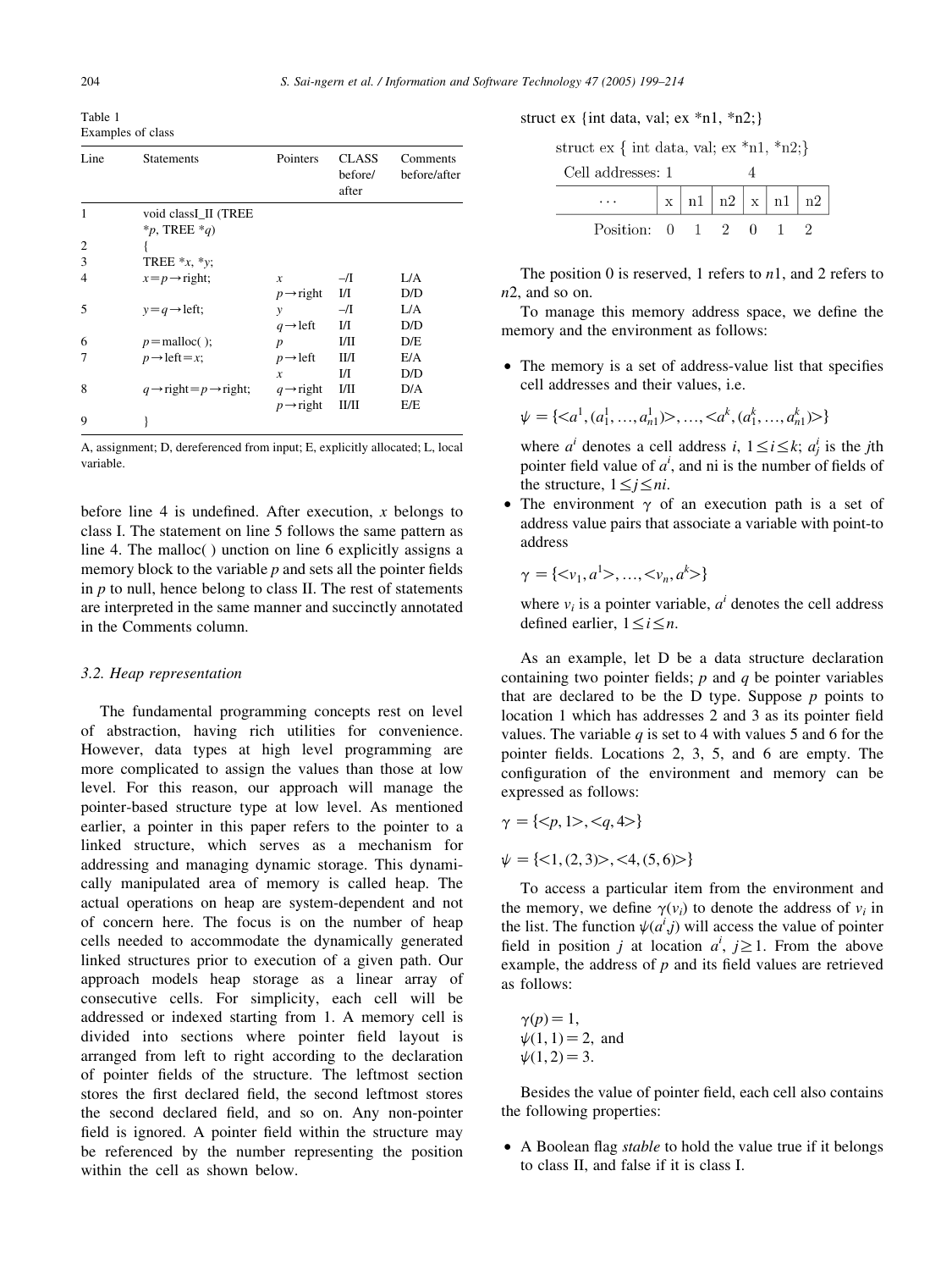- A Boolean flag *active* to indicate that i is the active cell which can be accessed for pointer operations. This flag is false for the cell that is freed.
- $\bullet$  A three-value flag *null* to hold three-stage condition, that is, a 0 as the default for non-NULL, 1 for NULL, and 2 for unmodifiable non-NULL value.
- The set *unequal* to contain all nodes that restricts not to be aliased with this cell.
- $\bullet$  An integer id to contain the id of the structure type to which this cell belongs.

#### 3.3. Pointer representation and operations

#### 3.3.1. Pointer representation

A dynamic data structure consists of a collection of data elements. Each element is called a node. There are two types of nodes, namely, point-to node and reachable node. The point-to node refers to the node that is directly accessed by a pointer variable while the reachable node can be accessed by traversing the point-to node. Based on this configuration, the nodes will be transformed into traversed vector format. The traversed vector contains the pointer variable at column 1. The remaining columns represent the rest of traversed nodes by numerical value. Each traversed node corresponds to the field of the structure in the form of its positional value as defined by the heap structure. The value starts from 1 for the first declared field, 2 for the second declared field, and so on. As an example, consider a binary-tree variable  $p$  having left and right pointer fields, these two fields are denoted by positions, 1 and 2, respectively. A C-like convention is given below.

$$
p \equiv [p]
$$
  
\n
$$
p \rightarrow left \equiv [p,1]
$$
  
\n
$$
p \rightarrow right \equiv [p,2]
$$
  
\n
$$
p \rightarrow right \rightarrow left \equiv [p,2,1]
$$

The length of  $[p],[p,1],[p,2],[p,2,1]$  are 1,2,2, and 3, respectively. From the above example,  $p \rightarrow$ right $\rightarrow$ left can be represented by  $[p,2,1]$ . Also, given the traversed vector  $v=[p,2,1]$ , we can access each element by using the index of the vector, i.e.  $v(1)=p$ ,  $v(2)=2$ , and  $v(3)=1$ .

#### 3.3.2. Operations

To make it clear, how a pointer is operated, we impose the following restrictions on pointers

- † Pointers are allowed to point to dynamically allocated records or null.
- The initial values of all fields of the allocated node from conventional memory allocation operations such as malloc( ) are null.We also make a default assumption that can be overwritten by the statements along the path.
- Every node is stored in a unique storage location.

This assumption will allow a pointer variable to have a unique address on its first reference. The operations on the pointer may be divided into six categories, namely, USE, MODIFY, CREATE, DELETE, ALIAS, CONSTRAINTS.

3.3.2.1. USE operation. The operation will traverse the pointer chain and generate (if it does not exist) proper pointer elements associated with the variables for all valid dereferencing. As mentioned before, there are two classes of pointer elements or nodes. Class I is concerned with the input value while class II involves explicitly allocated memory. However, a typical traversed chain may hold both classes. For example, the pointto node is a node in class I, the second reachable node is a node in class II, and the third node is a node in class I. The following code demonstrates the concepts.

\n- 1: void mixednode (Tree 
$$
*_y
$$
)
\n- 2: {
\n- 3:  $y \rightarrow left = \text{malloc}()$ ;\n- 4:  $y \rightarrow left \rightarrow right = p \rightarrow right$ ;\n- 5: if  $(y \rightarrow right \rightarrow left \rightarrow right = mULL)$
\n- 6:  $free(y \rightarrow right \rightarrow left \rightarrow right);$
\n- 7: if  $(y \rightarrow left \rightarrow left \rightarrow right = mulloc);$
\n- 8:  $y \rightarrow left \rightarrow left \rightarrow right = malloc();$
\n

The function *mixednode* has one input variable y of Tree type. The statement on line 1 will generate a class I node. Connecting to this node, the statement on line 3 generates a class II node. Line 5 creates two more class I nodes for  $y \rightarrow$ right and  $y \rightarrow$ right $\rightarrow$  left. The statement on line 7 will not successfully execute because the node  $y \rightarrow$  left is of class II whose left field value is by default null and thus prohibiting further traversal. We summarize the concepts of dereferencing as follows:

- If all nodes in a traversed chain already exist, dereferencing of each node will be determined based on the current pointer value of the node.
- If the next traversed node does not exist and the current node is in class I, further traversal will require memory allocation of the next node in class I.
- If the current node is in class II, all pointer fields of the node will be null. No further traversal from those fields is possible unless they are assigned to some location.

The approach generates the nodes as needed. If a node of type I is created, all fields of the node will be assigned an addresses ready for further expansion. However, any field of this node that has not been referred will be set to null at the end of execution. If the node is constrained to null, i.e. if  $(y \rightarrow$ right =  $=$  NULL), the property *i* $\cdot$  null of the corresponding address i for this node will be set to 1 and no further dereferencing is allowed.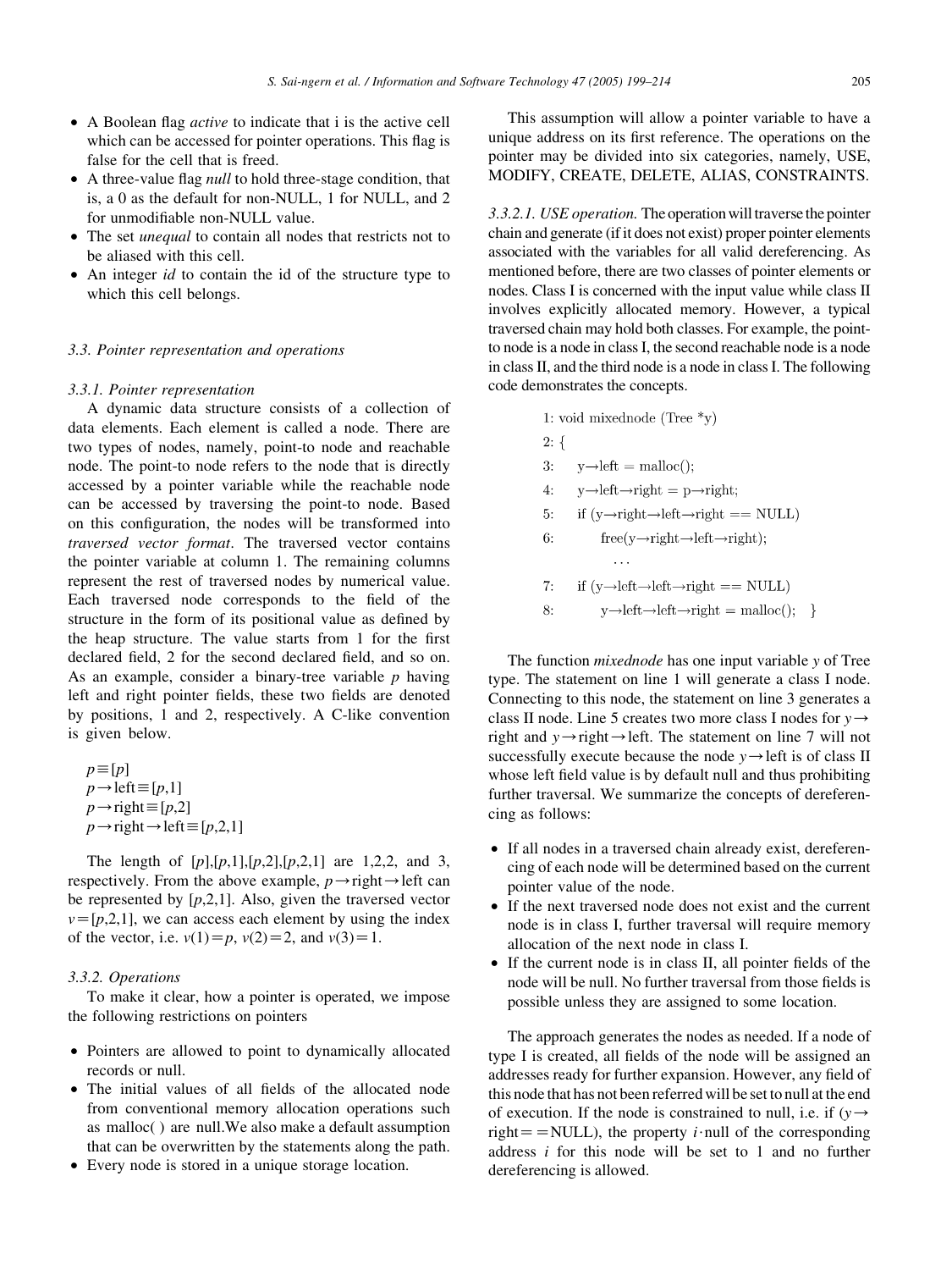Let  $p$  be a pointer variable to a dynamic linked structure and v be a traversed vector of p. We denote  $Use(v(n))$  as the operation that returns the address value of  $v(n)$ , which is defined as follows:

Use(v(0)) = 
$$
\gamma(v(0))
$$
  
\nUse(v(1)) =  $\psi$ (Use(v(0),v(1)))  
\nUse(v(2)) =  $\psi$ (Use(v(1),v(2)))  
\n...  
\nUse(v(n)) =  $\psi$ (Use(v(n-1),v(n)))

The definition of  $Use(v(n))$  is recurrent. It always begins with  $Use(v(0))$  for the starting address of traversal. The null property of  $Use(n-1)$  is set to 2, otherwise the node  $Use(n)$ cannot exist. For  $0 \lt x \lt n$ , if the node  $x-1$  is in class I and the node  $x$  does not exist, the approach will generate the node  $x$  under the following conditions:

- Use( $v(x-1)$ ) active=True
- Use( $v(x-1)$ ) $\cdot$ null $\rightarrow$  = 1
- Use( $v(x-1)$ ) · stable = False

How the node  $x$  is created will be explained in the CREATE operation (Create $(d, class)$ ).

3.3.2.2. MODIFY operation. This operation will assign an address value to a node Let  $p$  be a pointer variable pointing to a dynamic linked structure,  $v$  be a traversed vector of  $p, x$ be an address in memory. We denote Modify( $v, x$ ) to be a function that assigns the value x to node v. The function is defined as follows:

Modify(v,x)

\nif 
$$
(x == NULL)
$$

\nUse(v(n)).null = 1

\nelse if  $(n == 0)$ 

\n $\gamma(\text{Use}(v(n)) = x)$ 

\nelse

\n $\psi(\text{Use}(v(n-1)), v(n)) = x$ 

\nend if

\nend Modify

If the address  $x$  is null, no memory or environment is updated. Only the null property of the node is set. When the pointer variable itself is assigned a value  $(n=0)$ , the assignment will update the variable in the environment  $\gamma$  to establish a connection between the address and the variable. Otherwise, update will be done at the memory space  $\psi$ . As an example, let  $p$ ,  $q$  be input variables of Tree type and have assigned addresses 1 and 4, respectively. Suppose  $p \rightarrow$  left is located at address 20 having  $\langle 20, (21, 22) \rangle$ . The following statement is executed

 $p \rightarrow$  left  $\rightarrow$  right = q;

The contents of  $\psi$  at location 20 will be changed to  $<$  20, (21, 4) $>$ .

3.3.2.3. CREATE operation. The operation will allocate one address space for a node. If the node is in class II, all fields will be set to null. If the node is in class I, all fields will be assigned reserved address values that represent specific addresses in memory when the node is referenced. Let d (structure id) be an integer number representing the structure type and  $k$  be the number of fields in the structure. We denote the allocation of  $d$  by a function that allocates the address in the memory which is defined as follows:

```
Create (d, class, reserved_address)
   k= number of fields(d)
   if (class=-I)a^i=reserved_address
        a^i_1 = avail_list().
        . . .
        a^i_{\ k}= avail_list()
        \psi = \psi \cup [\{ <a^i, (a^i_1, \ldots, a^i_k) > \}\chi = \chi \cup [{\{ < a^i, (a^i_1, \ldots, a^i_k) \geq \}}]Else
        a^i= avail_list()
        \psi = \psi \{ \langle a^i, (0, \ldots, 0) \rangle \}End if
   Property active of a^i is set to class and Property id is
   set to d
end Create
```
The Create( ) operation takes three arguments, namely,  $d$ , class, and reserved\_address. The argument  $d$  denotes the structure id, the argument class represents the created address class, and the argument reserved address holds the reserved\_address to be created. The operation returns the allocated location at the reserved address. As an example, let  $d$  be the structure id for a Tree structure, the address 19 be the last allocated/reserved address. Execution of Create() will create the address  $20 \, (\leq 20, (21, 22)$  and reserved addresses 21 and 22. Thus, the next available address will be 23. All properties at the address 20 will be set to default values, except the property *active* and *id*. The newly allocated memory space is then assigned to a node v with MODIFY operation, i.e. Modify $(v,$ allocated address)).

3.3.2.4. DELETE operation. The operation will release the specified address and the property active of the deallocated cell will be set to FALSE. Let  $p$  be a pointer variable pointing to the dynamic linked structure at the specified address and  $v$  be the traversed vector of  $p$ . We denote  $Delete(v)$  as the function that frees the memory occupied by the node  $v$ . The function is defined as follows

 $Delete(v)$ if  $(Use(v,n) \cdot null != 1)$  $Use(n) \cdot active = FALSE$ end Delete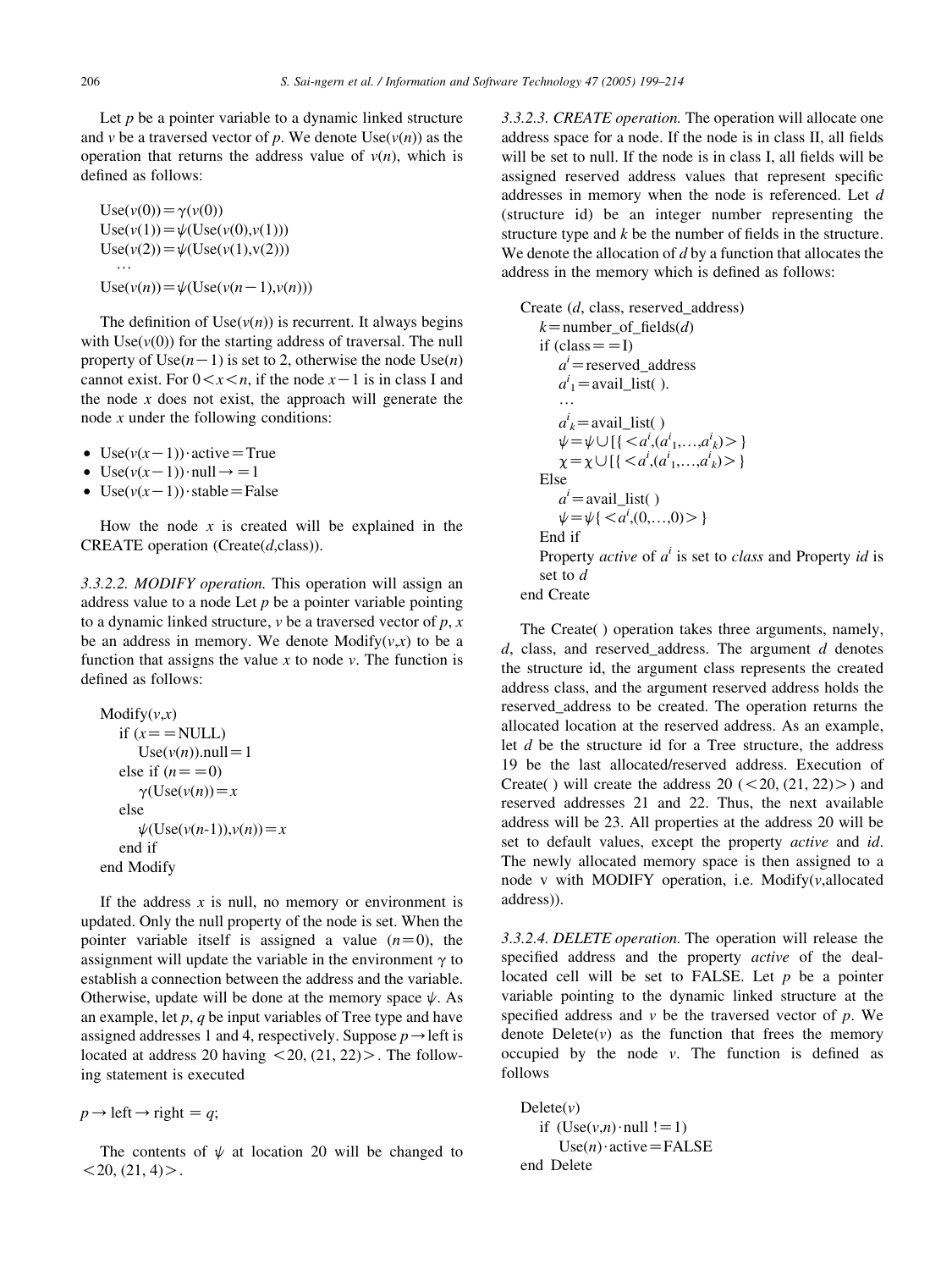The operation does not actually release the memory space but merely marks it as deleted. The reason being is to maintain reachability of any node to this address for the infeasible path detection. However, a subsequent dereference passing through this address will cause an error.

3.3.2.5. ALIAS constraint. This constraint will cause two alias nodes to share the same address chain. There are two types of alias, namely, explicit alias and implicit alias. Address sharing of explicit alias from the assignment statement such as  $p=q$  is carried out by means of the MODIFY operation. If the node is in class II, the alias condition (equality condition) is directly evaluated explicitly. The implicit alias, on the other hand, is from the equality condition of two pointers which involves pointer nodes in class I. The implicit sharing commences at any point in the program as the two nodes indirectly share the same address through their respective links. As an example, the code segment below demonstrates the implicit address sharing.

void falias (Tree  $*_{p}$ ; Tree  $*_{q}$ ){ 1: Tree  $x, xy$ ; 2:  $x=p\rightarrow$  left; 3:  $y = q \rightarrow$  right;  $\leftarrow$  start implicit sharing of nodes x and y which is subsequently realized when line 6 is true and no implicit sharing if line 6 is false 4:  $x \rightarrow$  right  $=y \rightarrow$  left; 5:  $y \rightarrow$  right = q; 6: if  $(x = y) \leftarrow$  sharing of addresses is known when " $x = y$ " is true  $\cdots$ }

Two chain of addresses (i.e. x,  $x \rightarrow$  right; y,  $y \rightarrow$  left;  $y \rightarrow$ right) for the implicit alias nodes exist in a memory space before the equality constraint. When " $x = y$ " is evaluated to be true, these two chains of nodes must be resolved to a single chain. The implicit alias constraint is the most operation to handle since there are many factors to consider in coping with the constraint. For example, two chains of nodes may not have the same length; traversed nodes  $p$  or  $q$ may be combination of class I and class II due to earlier assignments, etc. A sequence of assignments may not be simple to merge the address as shown in the following code segments

s1: 
$$
q=r \rightarrow
$$
 left;  
\ns2:  $q \rightarrow$  left $\rightarrow$  left= a2;  
\ns3:  $p \rightarrow$  left= a3;  
\ns4:  $q \rightarrow$  left $\rightarrow$  left $\rightarrow$  right= a4;  
\ns5: if  $(p=-q)$ 

Statement s1 redefines a variable q to  $r \rightarrow$  left. If s5 is true, statements s2 is canceled by s3 and s4 must be reprocessed since  $p$  and  $q$  share the same node, which is  $r \rightarrow$ left. To eliminate this problem, our approach makes

the implicit alias explicit by preprocessing all statements along the given path. The preprocessing task is to mark the statement that latest redefines a value of an alias node. During the address generation step, if a marked statement is encountered, the execution of this statement is postponed until the alias( ) is evaluated. The following modification illustrates the concepts.

s5': alias( $p, r \rightarrow$ left)  $\leftarrow$ e.g.  $p = r \rightarrow$ left s1:  $q=r\rightarrow$  left; s2:  $q \rightarrow$  left  $\rightarrow$  left = a2; s3:  $p \rightarrow$  left =  $a3$ ; s4:  $q \rightarrow$  left  $\rightarrow$  left  $\rightarrow$  right =  $a$ 4; s5: if  $(p=-q)$ . . . .

The sequence of execution is rearranged with  $s5<sup>'</sup>$ preceding s1. The implicit alias is eliminated since the address mapping process will assign  $p$  and  $q$  to the same address after s1. No regenerating or combining of addresses needs to be done. It does not matter to set s5<sup>'</sup> to be ' $r \rightarrow$ left=p' or 'p=r $\rightarrow$ left'. The address generation process will decide the choice when the operation is encountered. The alias( ) function operates similarly to the MODIFY operation, except that it must verify the property unequal of both nodes before the assignment. To speed up preprocess task, we use two simple structures to identify where the alias statement should be put. The first structure, SymTab, maintains pointer nodes and statements that update their current values. The structure is defined as follows:

| SymTab: |  |
|---------|--|
|         |  |

| variables (var)               | fields $(fd)$             |
|-------------------------------|---------------------------|
| $(\text{var}_i, \text{st}_i)$ | $\{(st_{k1},, st_{kn})\}$ |

An order pair (var<sub>i</sub>, st<sub>i</sub>) represents a pointer variable and a statement which modifies its value while  $(st_{k1},..., st_{kn})$  refers to a series of statements that update the corresponding fields  $(1,2,...,n)$  of the pointer variable. The layout of fields is from left to right according to their declaration. An update of a node will override all updates of the descendant nodes. As an example, statements 2–5 from the example function falias( ) generate SymTab as follows:

| variables (var) | fields (fd)  |  |
|-----------------|--------------|--|
| (x,2)           | $\{(0,4)\}\$ |  |
| (p,2)           | $\{(2,0)\}\$ |  |
| (y, 3)          | $\{(4,3)\}\$ |  |
| (q,3)           | $\{(0,3)\}\$ |  |

The line containing  $(x, 2)$  and  $(0, 4)$  shows that the variable x gets updated at line 2 and its right node ( $x \rightarrow$ right) is modified at line 4 while its left node is yet referred. The rest are interpreted in the same manner. Note that  $y \rightarrow$  right is updated at line 5 but the value 3 is kept because its address is defined by  $q$  which is created at line 3. If line 7 is added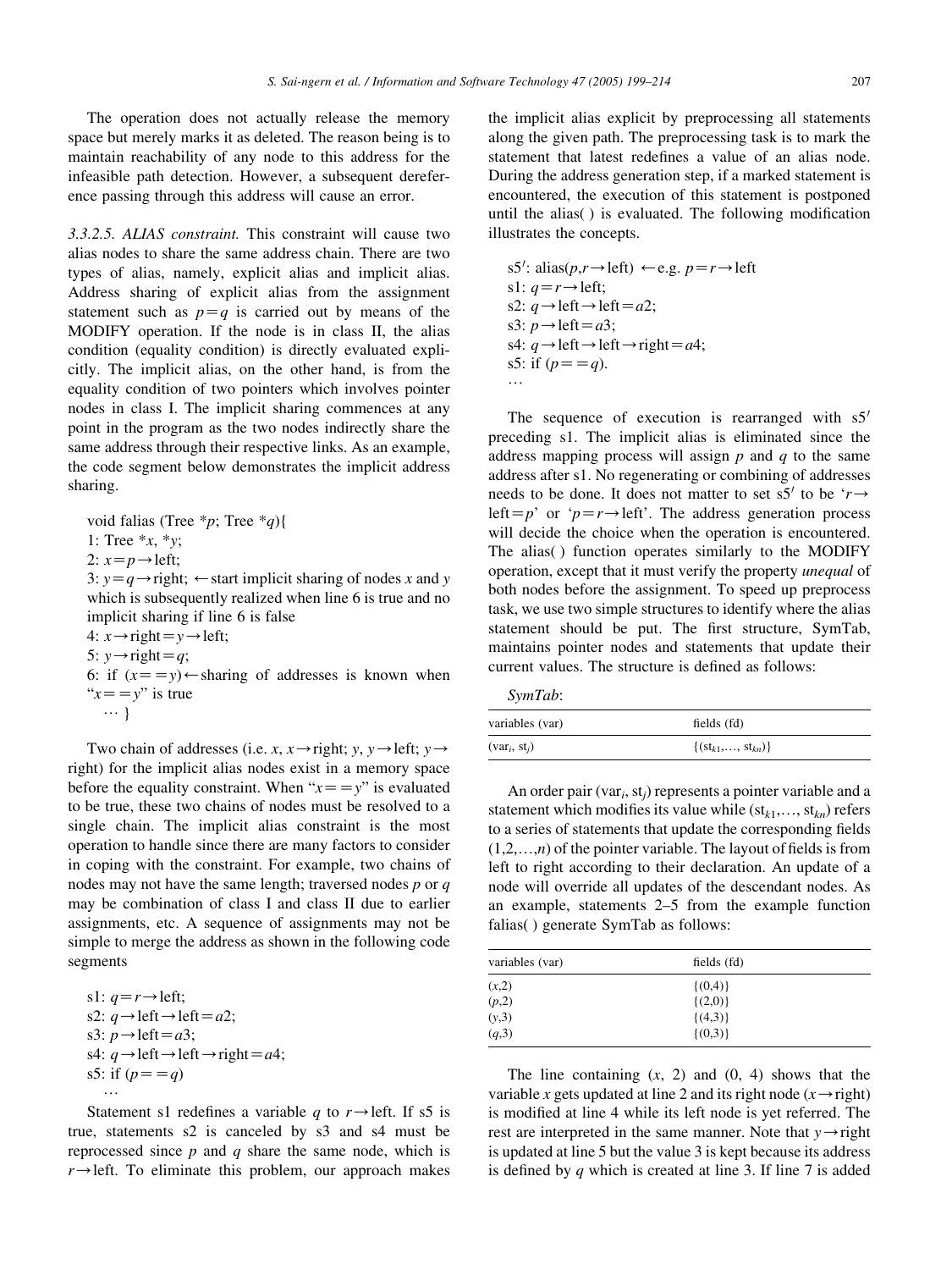with an assignment 'x $\rightarrow$ right $\rightarrow$ left=y', the row of the table containing variable x will be  $(x, 2)$  and  $\{(0, 4), (3, 0)\}.$ 

The second structure (AliasTab) maintains the position in which the alias function must be inserted. It consists of a statement  $(st<sub>i</sub>)$  which modifies an alias node together with an alias variable (var<sub>i</sub>).

AliasTab:

| <b>Statements</b> | Variables        |
|-------------------|------------------|
| st,               | $\text{var}_{a}$ |

From the previous SymTab and the function falias( ) at line 6, AliasTab is updated as follows.

| <b>Statements</b> | Variables |
|-------------------|-----------|
| 3                 | л         |

Since y is updated after x, x must be kept in AliasTab as an alias placeholder along with the statement (3) that redefines y ( $y = q \rightarrow$ right). When the statement at line 3 is evaluated from the address generation process, it will be verified against AliasTab. Since the line number exists in the AliasTab, the process will execute the function alias( ) with arguments x and  $q \rightarrow$  right before generating target addresses for line 3.

The function preprocess( ) must be done before executing the address generation process which is defined below.

```
preprocess( )
  for s_i = s_1 to s_nif referred node does not exist
        add (node,statement) to SymTab
     if Operation is "alias"
        retrieve the corresponding statement from
        SymTab
        add (statement, alias variable) to AliasTab
     else if Operation is "update" (e.g., assignment
     (=))update (node, statement) to Symtab
     end if
  end for
```
end preprocess

From the example function falias( ), the preprocess( ) will yield the execution sequence as shown below.

2:  $x=p\rightarrow$  left;  $3'$ : alias(x,  $q \rightarrow$ right) 3:  $y = q \rightarrow$  right; 4:  $x \rightarrow$  right =  $y \rightarrow$  left; 5:  $y \rightarrow$  right = q; 6: if  $(x = \sqrt{y})$  $\ddots$ 

3.3.2.6. CONSTRAINTS. All constraints except alias operate on properties of the address cells. For example, the constraint ' $p = \text{null}'$ ' will set the null property of p to true Other constraints work in the same manner.

## 4. DLS generation algorithm

The goal of the AddressMapper algorithm is to generate the linked structure that can be used to evaluate the path. If there exists a shape to suit the path, the path may or may not be a feasible path. The suitable shape for the path implies that pointer variables do not have any conflicts with pointer operations and constraints. The numerical data generation algorithm is needed to generate data for non-pointer fields and input variables to assure the feasible path.

The AddressMapper algorithm is summarized in Fig. 4 and the pseudo code is given in [Fig. 5](#page-10-0). The approach consists of three main tasks, namely, classifier, preprocessor and evaluator.

Classifier: Each statement along the path is inspected for any pointer operations before passing through the classifier. The classifier identifies the pointer operations and transforms all the pointer variables involved to corresponding traversed vectors. These vectors, together with operation type, are inputed to the preprocessor before proceeding to the evaluator where the memory operations are simulated. The classifier task is to directly map C-like pointer naming convention to vector format. The reason is to make the algorithm flexible for implementation since the classifier and main module can be written in any language while the evaluator can be generalized due to the well-defined vector format.

Preprocessor: The preprocessor eliminates any implicit alias by asserting an explicit alias statement at the proper place.

Evaluator: The evaluator manages the memory address space through the memory( $\psi$ ) and the environment ( $\gamma$ ) variables as defined in Section 3. The solution space  $(y)$  is a partial shadow of the. Every time the address in class I is generated in  $\psi$ , the same address will also be copied to  $\chi$ . Once it is there, it will not be updated in  $\chi$  again.



Fig. 4. Concepts overview.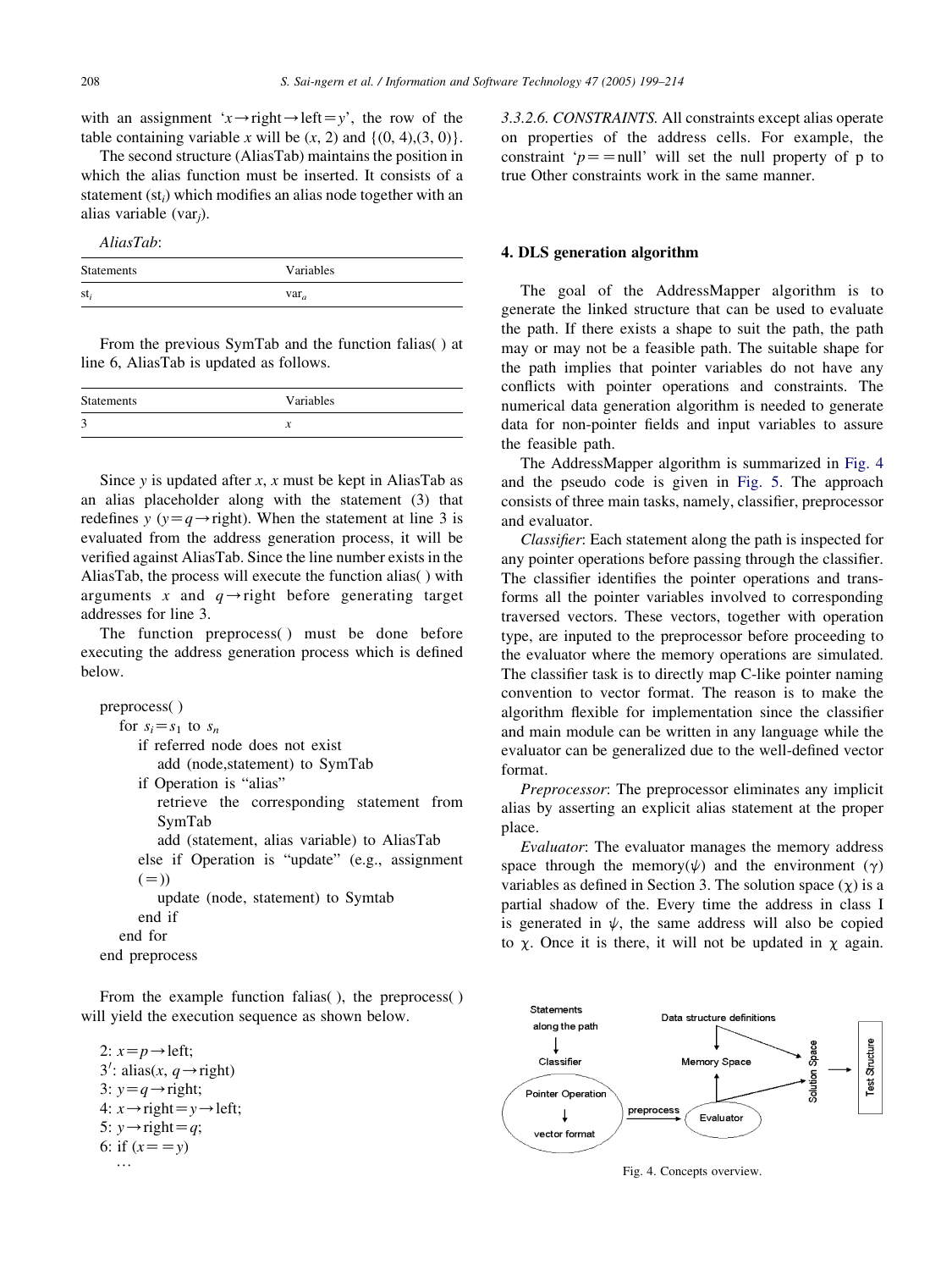```
ALGORITHM: AddressMapper
input: A sequence of N statements (S) for a chosen path and data structure
definition.
output: Linked structures in a format of chain addresses.
S = classifier()
preprocessor()for i = 1 to Nif (s_i = \text{AliasTab.currentline})evaluator(Alias Tab.var.s<sub>i</sub>.v2, ALLIAS)AliasTab.delete
       معام
          evaluator(s_i.v1, s_i.v2, s_i.operator)end if
end for
\chi.output()
end procedure
procedure evaluator (t_vector v1, t_vector v2, int OPERATOR)
   switch (OPERATOR)
                                // An operation on a data field.
       case USE_ONLY
            Dereferencing on v1 and/or v2case MODIFY
            \text{Modify}(v1,v2)case CREATE
            x = Create(structure_id)Modify(v1,x)case DELETE
            Delete(v1.n1)case ALIAS
            alias(v1,v2)case CONSTRAINT INEQUALITY
            if (address of v1 is not equal address of v2)
               adjust property unequal of v1 and v2
       case CONSTRAINT_NULL
            if (Use(v1,n1).null != 2) Use(v1,n1).null = 1case CONSTRAINT_NOTNULL
            if (Use(v1,n1).null != 1) Use(v1,n1).null = 2end switch
end procedure
```

```
Fig. 5. Pseudocode of MemoryTrace algorithm.
```
On the other hand, class II address is never placed in  $\chi$  since it is not part of the input address.

The evaluator takes three arguments, which include two pointer nodes in a traversed vector (t-vector) format and one operation type. Each type is evaluated as defined in Section 3. For constraint operations, no memory modification is made, only the property of the node is updated if it does not violate the previous setting. To obtain the proper result, we maintain the original assigned value corresponding to the variable in  $\gamma_0$ , which has the same structure as  $\gamma$ . The target structure is obtained by traversing the address chain starting from  $\gamma_0$ . All reserved addresses for pointer fields, however, are set to null.

## 5. Discussion

The proposed approach is evaluated against many linked structures such as singly linked list, doubly linked list, circular list, tree, and heterogeneous structures. The following series of functions demonstrate the algorithm. All operations detail how memory  $(\gamma, \psi, \chi)$  are updated. The resulting test structures for each example are also included. However, properties updated are omitted for proper length. These updates are straightforward and can be traced without difficulty. Examples on doubly linked list, circular list, and more advanced structures are shown in the Appendix. Tree examples were previously used as examples.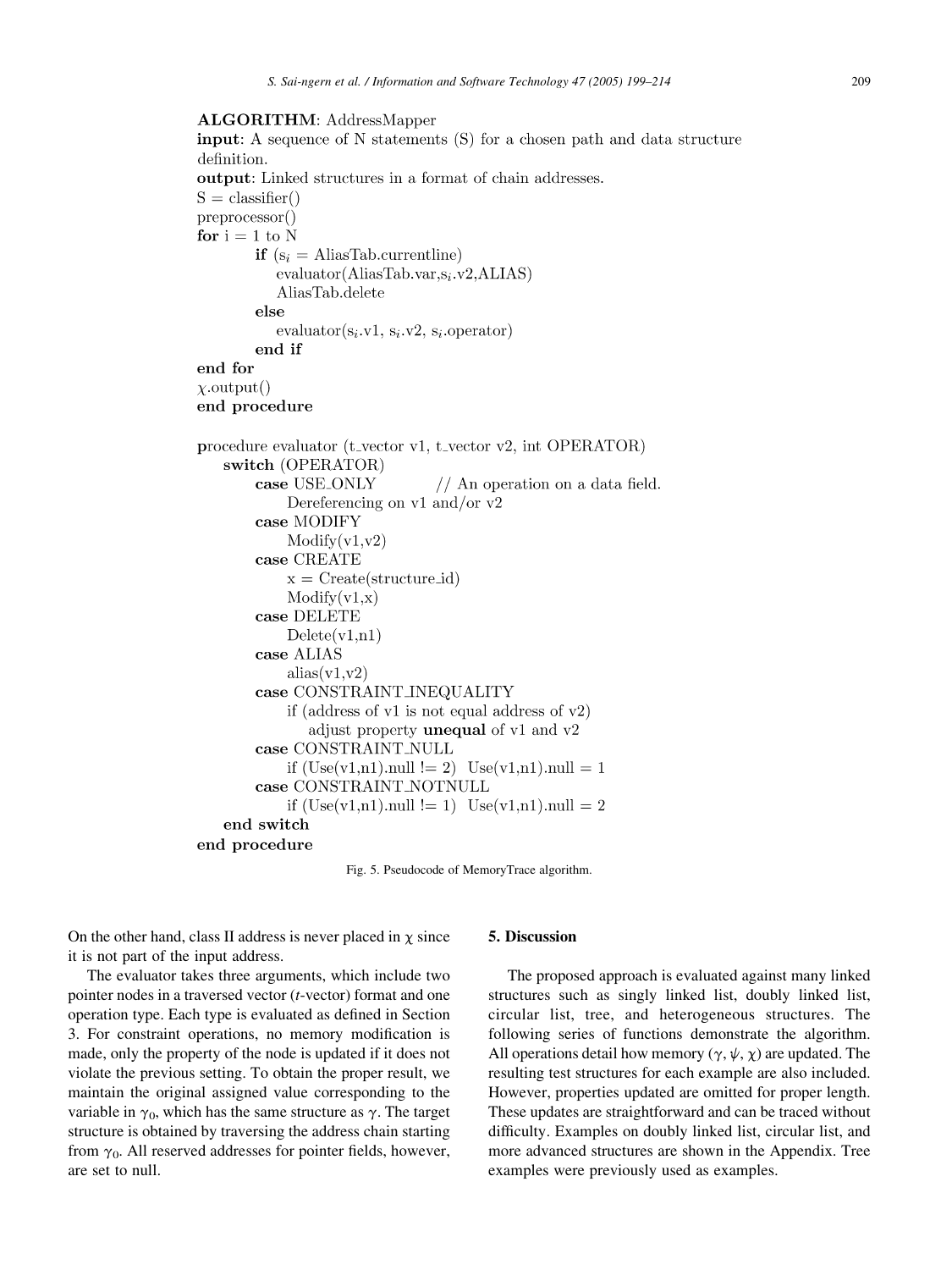<span id="page-11-0"></span>In the area of test data generation, especially for dynamic structures test generation, it is difficult to find a benchmark and a standard test set to measure the feasibility and efficiency of the algorithm under investigation. A variety of programming languages, programming styles, test concepts, and target applications contribute to different demands on outcome of the test. Many approaches propose good theoretical concepts, but difficult implementation. The proposed approach, on the contrary, handles numerical data types, pointer types, and dynamic structure types well by virtue of straightforward concepts as described earlier. As a consequence, recursively generated and backtracking operations are eliminated, thus allowing smooth test execution.

Simple and straightforward as the approach may sound, there are some limitations. The approach does not handle pointer arithmetic, casting, and function pointers. Also, a few assumptions are made for implementation simplification, but has not yet been extended to incorporate them. These assumptions are arrays, union, and recursive functions.

A few technical rationales can be drawn from the application of the proposed approach.

## 5.1. Well-known linked structures

Generating the test structure for singly liked list, doubly linked list, circular list, and tree structures types using the proposed algorithm is straightforward as shown earlier. Nevertheless, the test structure so obtained and the programmer's desired structure may not be the same since there may exist more than one structure for both successful and unsuccessful execution. The goal is to find one test structure that fulfills the task. This structure is not guaranteed to be at a minimum because our initial assumption assigns a unique storage to each non-existing referenced node. If the referenced node is not set to point to itself or to the previous created node, it will contain a new node. This is a flexible provision to set the node to any value for future use.

Let  $S$  be the total pointer-related statements of a given path and  $K$  be the maximum number of references for each node in a statement (i.e.  $K=3$  for  $p \rightarrow$ next $\rightarrow$ next). Each statement involves at most two variables. The classifier time complexity is O(S) for screening pointer operations. The preprocessor also has the same time complexity. For the evaluator, the statement will create an address for the node if it does not exist. The creation takes constant time in accessing and updating the last available address. Any constraints imposed on the node will also update the property of the node in constant time. The time efficiency of our approach is  $O(K \times S)$ . In practice, K is always limited to some numbers. Most programmers do not write a program with too long references such as  $p \rightarrow$ next $\rightarrow$ next $\rightarrow$ next $\rightarrow$ next $\rightarrow$  next. Hence, the time complexity will be O(S) which is relatively linear to S.

#### 5.2. Heterogeneous structures

In a semantic sense, heterogeneous structures consist of two or more different structures mixing within the same structure declaration. However, for address generation, each pointer field is treated equally since it will occupy one address cell. So, the structure will take  $1+k$  spaces, where  $k$  is the total number of pointer fields plus the structure itself. Regardless of the type of each field, the value of the pointer is always an address in memory space or null. Care must be taken on the number of fields for each structure to be assigned the correct memory addresses. Our approach handles this by storing the structure id to each housing cell. As illustrated in the examples from Section 4, the algorithm processes heterogeneous structures no differently as the homogeneous ones. Most of the existing work does not consider this type of structure, but some may extend to handle it with additional complexities.

Examples of memory update based on doubly-linked list. circular list, and heterogeneous pointer structures.

struct DBLList { int data; struct DBLList \*left, \*right;  $\}$ ; s1: void test02 (DBLList \*p, DBLList \*q) { s2: DBLList \*pptr, \*qptr, \*l,\*d; s3: pptr =  $p \rightarrow right;$ s4:  $qptr = q \rightarrow right;$ s5: while (qptr != q) {  $s6$ while (pptr  $!=$  p)  $s7$ if (pptr $\rightarrow$ data == qptr $\rightarrow$ data) {  $1 =$  pptr $\rightarrow$ left;  $s8$  $Q<sub>q</sub>$  $d =$  pptr:  $s10:$  $\text{ppt} = \text{ppt} \rightarrow \text{right};$  $s11$ :  $l\rightarrow$ right = pptr;  $s12:$  $pptr\rightarrow left = 1;$ free(d);  $\}$  $s13:$ s14:  $_{\text{else}}$  $s15:$  $ppt = pptr \rightarrow right;$  $s16$ :  $ppt = p \rightarrow right;$  $s17$ :  $qptr = qptr \rightarrow right;$  $s18:$ } Path =  $\langle$  s1, s2, s3, s4, s5, s6, s7, s14, s15, s6, s7, s8, s9, s10, s11, s12, s13, s6, s16, s17, s5, s18 > Preprocess:  $<$  s1,...,s10',s10,s11,...,s17',s5,s18 >  $s10'$ : alias(p,pptr $\rightarrow$ right);  $s17'$ : alias(q,qptr $\rightarrow$ right);  $(a)$ 



Fig. A.1. Example function test02 (a) and memory operations (b).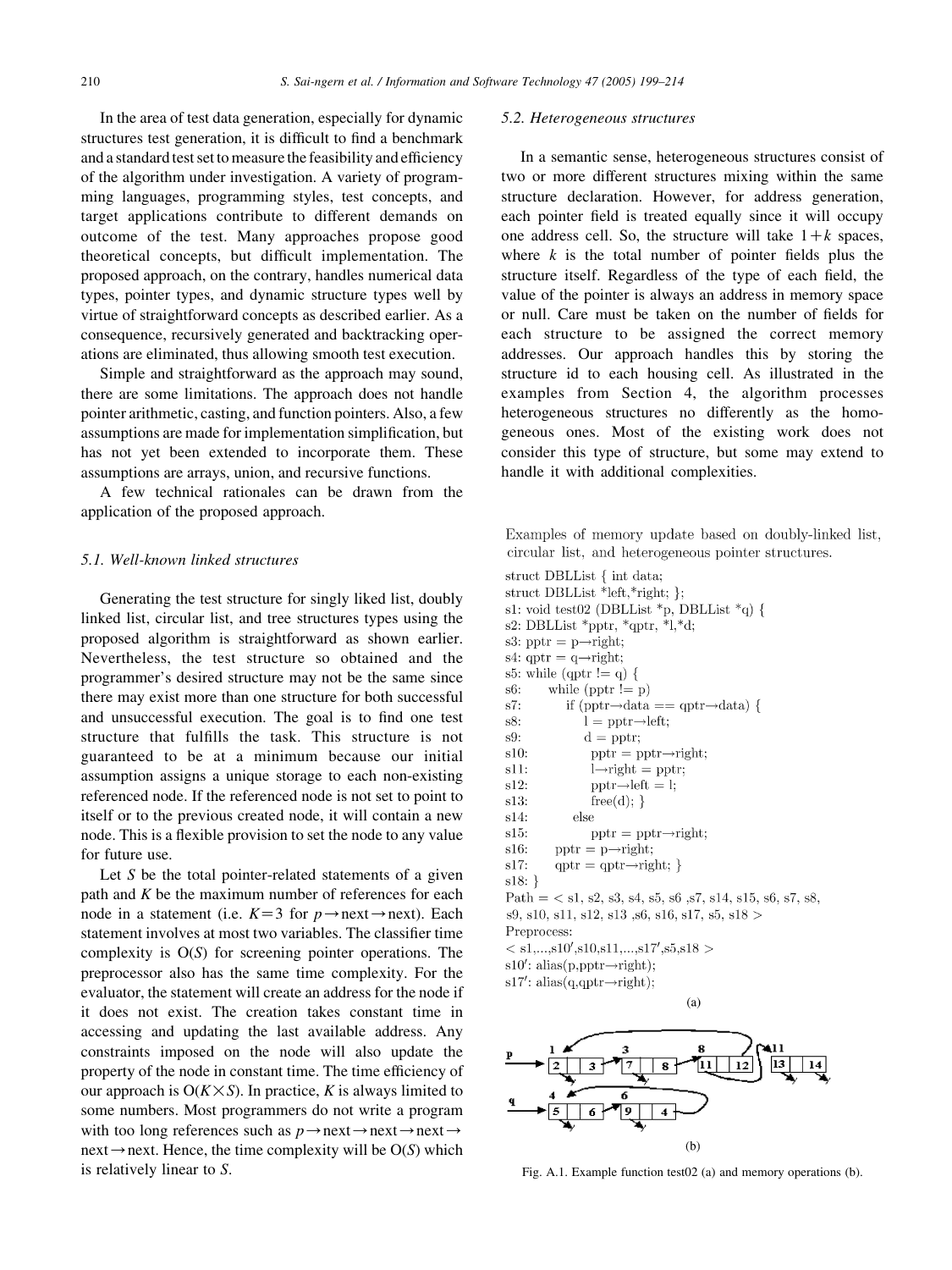# 5.3. Infeasible path

Our approach can detect an infeasible path caused by the following invalid pointer operations:

- Traverse beyond the null node
- Traverse beyond the free node.
- Assign to a free node.
- † Constraint unsatisfaction.

If the property null of the current node is set to false, any reference beyond this node is invalid. The same holds for the property active. A node can be assigned to any node except the node that has the property active set to false. If the property unequal of node  $x$  contains node  $y$ , these two nodes cannot be implicit alias. If the node has its null property set to 1, the node cannot be subject to non-null constraint. On the contrary, if the property null is set to 2, the null constraint is illegal for this node. With our approach, these infeasible path conditions are simple to detect.

# 6. Related work

Research in dynamic structures includes pointer analysis, shape analysis, and test generation of dynamic structure.

| Line        | Memory $(\psi)$            | Environment $(\gamma)$ | Solution $(\chi)$         |
|-------------|----------------------------|------------------------|---------------------------|
| s1          | $+ \{<1, (2, 3)>\}$        | $+ \{  \}$             | $+ \{<1,(2,3)>\}$         |
|             | $+ \{ <4, (5, 6) > \}$     | $+ \{  \}$             | $+ \{ <4, (5, 6) > \}$    |
| $_{\rm s3}$ | $+ \{<3, (7, 8)>\}$        | $+ \{  \}$             | $+ \{<3, (7, 8)>\}$       |
| s4          | $+ \{ < 6, (9, 10) > \}$   | $+ \{ < qptr, 6 > \}$  | $+ \{ < 6, (9, 10) > \}$  |
| s15         | $+ \{ < 8, (11, 12) > \}$  | $- \{  \}$             | $+ \{ < 8, (11, 12) > \}$ |
|             |                            | $+ \{  \}$             |                           |
| s8          | $+ \{<11, (13, 14)>\}\$    | $+ \{\}$               | $+ \{< 11, (13, 14)>\}$   |
| s9          |                            | $+ \{  \}$             |                           |
| s10'        | $-\{<8,(11,12)>\}$         |                        | $- \{ < 8, (11, 1) > \}$  |
|             | $+ \{ < 8, (11, 1) > \}$   |                        | $+ \{ < 8, (11, 1) > \}$  |
| s10         |                            | $- \{  \}$             |                           |
|             |                            | $+ \{  \}$             |                           |
| s11         | $- \{ < 11, (13, 14) > \}$ |                        |                           |
|             | $+ \{<11,(13,1)>\}$        |                        |                           |
| s12         | $- \{ <1, (2,3) > \}$      |                        |                           |
|             | $+ \{<1,(11,3)>\}$         |                        |                           |
| s13         | 8.inactive                 |                        |                           |
| s16         |                            | $- \{  \}$             |                           |
|             |                            | $+ \{  \}$             |                           |
| s17'        | $- \{6, (9, 10) > \}$      |                        | $- \{6, (9, 10) > \}$     |
|             | $+ \{6, (9, 4) > \}$       |                        | $+ \{6, (9, 4) > \}$      |
| s17         |                            | $- \{ < qptr, 6 > \}$  |                           |
|             |                            | $+ \{ < qptr, 4 > \}$  |                           |

Pointer analysis [\[7,16\]](#page-14-0) collects information about pointers such as the possible memory location a pointer might point to. One of the major issues addressed in this analysis is pointer aliasing. Shape analysis [\[14,20\]](#page-15-0) analyzes the source program and produces shape graphs for every statement as appropriate. The analysis may be used to find the error that might occur from pointer misused. These methods are related to optimization in compilers. Although they may be applied to program testing, they are computational and resource expensive and do not contain sufficient information for proper testing.

The method proposed by Kore [\[9\]](#page-15-0) attempts to generate the dynamic data structure and data by using dynamic data flow analysis and backtracking. The method is based on goal-oriented approach by dividing the task into series of subgoals and solving each subgoal to satisfy the path.

# struct arctype  $\{$  struct nodetype \*anode; struct arctype  $*$ next; }

struct nodetype  $\{$  int node; struct arctype  $*$ arc; struct nodetype  $*$ node; }

s1: void test03 (nodetype  $\mathrm{^*G}$ , nodetype  $\mathrm{^*D}$ ) { s2: nodetype p: s3: arctype q,bq;  $s4: p = G;$ s5:  $q = p \rightarrow arc$ ; s6: while  $(q \equiv \text{NULL})$  { if  $(q \rightarrow$ anode == D)  $s7$ : s8: return;  $s9:$  $bq = q;$  $s10:$  $q = q \rightarrow next;$ s11:  $bq = \text{malloc}($ ; s12: bq $\rightarrow$ anode = D; s13: bq $\rightarrow$ next = NULL;  $s14:$ Path =  $\langle$  s1, s2, s3, s4, s5, s6, s7, s9, s10, s6,  $s7, s9, s10, s6, s7, s8 >$ Preprocess:  $\langle s1, \ldots, s7', s7, s8 \rangle$  $s7'$ : alias $(D,q \rightarrow$ anode);





Fig. A.2. The generated test structure for example function test02. Fig. A.3. Example function test03 (a) and memory operations (b).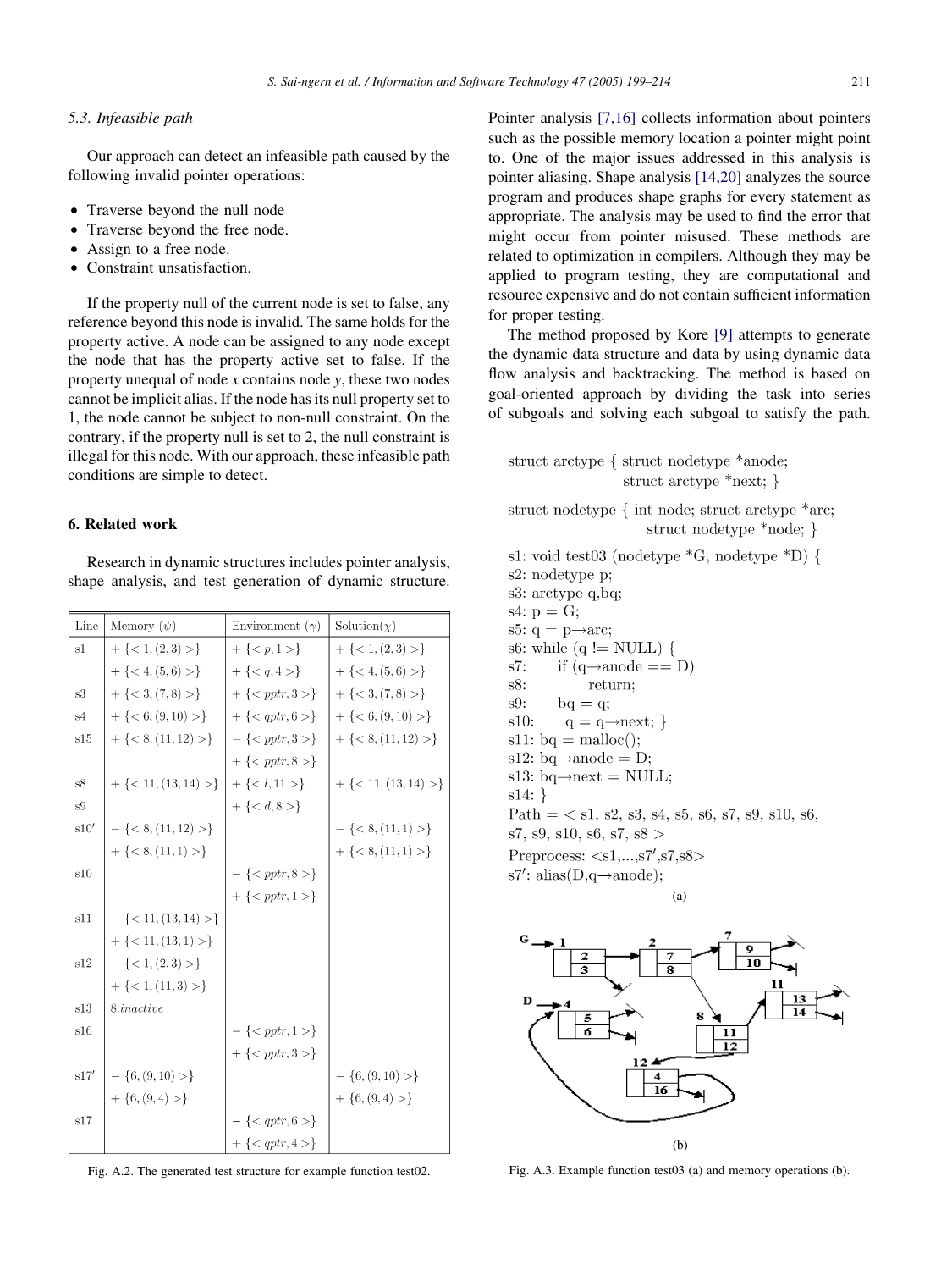The process begins by initially setting up an arbitrarily input data structure and randomly generating the data for a structure. If the data do not satisfy the constraints, the next data values are obtained by using the proposed searching method. If all attempts result in no data values that satisfies the constraints, backtracking will take place to switch over to new shapes and start solving for different numerical data. The procedure is repeated until a solution is found or no solution to the problem is determined to exist. This approach has introduced a concept for input dynamic structure argument. However, the method has many disadvantages. First, it lacks a systematic method for building a shape. How the current node points to the next node is not well-defined. Arbitrary node connection makes the algorithm unclear. Second, solving the shape and generating data at the same time with this backtracking method is time-consuming as the shape must be rebuilt every time since the data value generated for the shape needs to be regenerated and the previously generated data value becomes unused. Third, the method is not efficient in handling pointer constraintequality or inequality constraint. Finally, the major problem of pointer, i.e. pointer alias, is not efficiently solved by the backtracking technique.

The approach proposed by Viswanathan and Gupta [\[19\]](#page-15-0) takes a different approach to generate data for this data type. They only focus on shape (dynamic structure) generation. The technique collects the constraints along a path and puts them into a table with varying number of columns depending on the input data structures. The algorithm simplifies the constraints by expanding or recursively combining the rows. The table is then used to solve the constraints. The approach improves the prior work on pointer alias handling, making it well-suited to simple dynamic type such as linked-list and tree

| Line | Memory $(\psi)$           | Environment $(\gamma)$ | Solution $(\chi)$         |
|------|---------------------------|------------------------|---------------------------|
| s1   | $+ \{<1,(2,3)>\}$         | $+ \{  \}$             | $+ \{<1,(2,3)>\}$         |
|      | $+ \{ <4, (5, 6) > \}$    | $+$ {< $D, 4 >$ }      | $+ \{ <4, (5, 6) > \}$    |
| s4   |                           | $+ \{  \}$             |                           |
| s5   | $+ \{<2, (7, 8)>\}$       | $+ \{  \}$             | $+ \{<2, (7, 8)>\}$       |
| s7   | $+ \{ < 7, (9, 10) > \}$  |                        | $+ \{ < 7, (9, 10) > \}$  |
| s9   |                           | $+ \{ q, 2> \}$        |                           |
| s10  | $+ \{ < 8, (11, 12) > \}$ | $-\{\}$                | $+ \{ < 8, (11, 12) > \}$ |
|      |                           | $+ \{  \}$             |                           |
| s7   | $+ \{< 11, (13, 14)>\}$   |                        | $+ \{<11, (13, 14)>\}$    |
| s9   |                           | $- \{ q, 2> \}$        |                           |
|      |                           | $+ \{ q, 8> \}$        |                           |
| s10  | $+ \{< 12, (15, 16)>\}$   | $-\{\}$                | $+ \{<12, (15, 16)>\}$    |
|      |                           | $+ \{ \}$              |                           |
| s7'  | $- \{< 12, (15, 16)>\}$   |                        | $- \{< 12, (15, 16)>\}$   |
|      | $+ \{< 12, (4, 16) > \}$  |                        | $+ \{<12, (4, 16)>\}$     |

Fig. A.4. The generated test structure for example function test03 (c). Fig. A.5. Example function test05 (a) and memory operations (b).

structures. However, it still has to backtrack along the table in solving the alias problem. For more complex structures such as heterogeneous pointer structures, the approach does not explicitly handle them. More works

```
struct SMatrix { RowNode *rows; ColNode *cols; }
struct RowNode { DataNode *rdata; RowNode *nextrh; }
struct ColNode { DataNode *cdata; ColNode *nextch; }
struct DataNode { int data; DataNode *nextr, *nextc; }
s1: void test05 (SMatrix *mt, int val) {
s2: RowNode *trows;
s3: ColNode *tcols;
s4: DataNode r, c, p;
s5: trows = mt \rightarrow rows;
s6: tcols = mt \rightarrow \text{cols};
s7: while (trows\rightarrownextrh != NULL) {
s8: r = trows\rightarrowrdata;
s9: while(r := NULL) {
s10:if (r \rightarrow data == val)while (tcols\rightarrownextch != NULL) {
s11:
s12:c = t \text{cols} \rightarrow c \text{data};s13:if ( r == c)
s14:
              if (c\rightarrownextr != NULL) {
s15:
                c = c \rightarrownextr;
s16free(r);s17:
                return; \}s18elses19:p = c \rightarrownextr;
s20:
              while (p \equiv \text{NULL})
s21:if (p == r)s22:
                  if (p\rightarrownextr != NULL) {
s23:
                    c \rightarrownextr = p\rightarrownextr;
s24:
                    free(r);s25:
                    return; \}s26:else
s27:p = p \rightarrownextr; }
s28t \text{cols} = \text{t} \text{cols} \rightarrow \text{nextch};s29:
         r = r \rightarrownextc; }
s30: trows = trows\rightarrownextrh; } }
Path = \langle s1, s2, s3, s4, s5, s6, s7, s8, s9, s10, s29, s9,
s10, s29, s9, s10, s29, s9, s30, s7, s8, s9, s10, s11, s12, s13,
s18, s19, s20, s21, s22, s23, s24, s25Preprocess: <s1,...,s19',s19,s20,...,s25>
```

```
s19': alias(r, c \rightarrownextr);
```


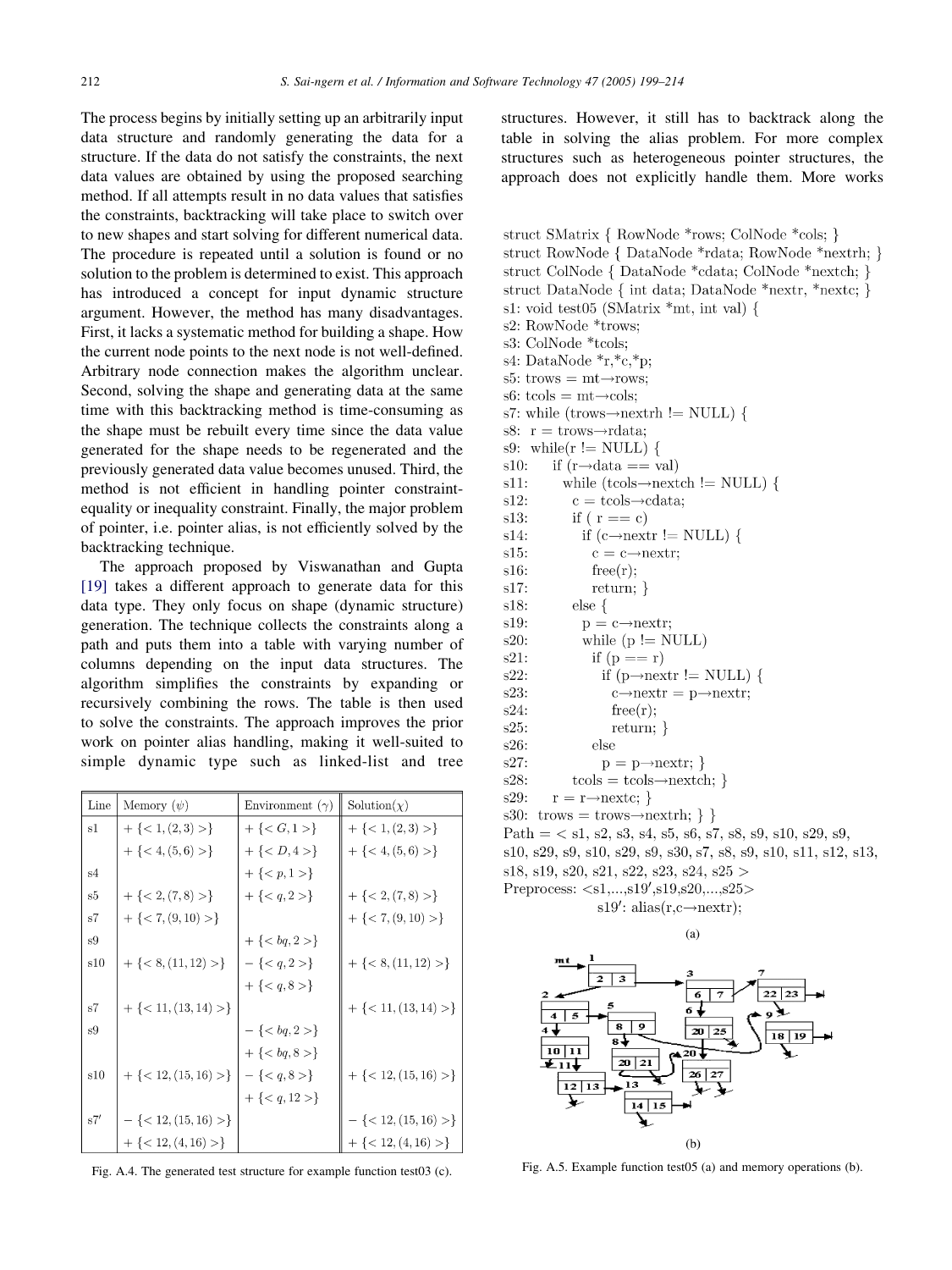<span id="page-14-0"></span>need to be done on managing cross-table references and operations.

structures. As a consequence, the alias and constraint handling problems are solved efficiently.

# 7. Conclusion

Many approaches for software test data generation are limited to basic data types such as integer values. Input test data generation on a primitive data type within a recursive structure is obtained from various existing methods such as [6,12]. Some approaches go the distance to investigate more complex types such as recursive structures and non-linear structures. Unfortunately, the inherent complexity renders the existing methods inefficient. Our proposed address mapping algorithm, on the other hand, treats each pointer in a typical recursive structure as a sequence of operations on addresses. The desired input structure for each pointer variable is chained addresses which permits traversal to any given path. This pseudo-address generation supports generic recursive structures that includes homogeneous and heterogeneous pointer

| Line        | Memory $(\psi)$           | Environment $(\gamma)$       | Solution( $\chi$ )        |
|-------------|---------------------------|------------------------------|---------------------------|
| $_{\rm s1}$ | $+ \{<1, (2,3)>\}$        | $+ \{ < mt, 1 > \}$          | $+ \{<1,(2,3)>\}$         |
| s5          | $+ \{<2,(4,5)>\}$         | $+ \{<\mathit{trows},2>\}$   | $+ \{<2,(4,5)>\}$         |
| s6          | $+ \{<3, (6, 7)>\}$       | $+ \{  \}$                   | $+ \{<3, (6, 7)>\}$       |
| s7          | $+ \{ <5, (8, 9) > \}$    |                              | $+ \{ <5, (8, 9) > \}$    |
| s8          | $+ \{<4,(10,11)>\}$       | $+ \{  \}$                   | $+ \{<4,(10,11)>\}$       |
| s29         | $+ \{<11, (12, 13)>\}$    | $- \{ < r, 4 > \}$           | $+ \{<11, (12, 13)>\}$    |
|             |                           | $+ \{ < r, 11 > \}$          |                           |
| s29         | $+ \{<13,(14,15)>\}$      | $-$ { $<$ r, 11 $>$ }        | $+ \{<13,(14,15)>\}$      |
|             |                           | $+ \{ < r, 13 > \}$          |                           |
| s29         | $+ \{<15, (16, 17)>\}$    | $- \{ < r, 13 > \}$          | $+ \{< 15, (16, 17) > \}$ |
|             |                           | $+ \{ \}$                    |                           |
| s9          | 15. null                  |                              | 15. null                  |
| s30         |                           | $-$ {< $\langle$ trows, 2 >} |                           |
|             |                           | $+$ $\{<\mathit{trows},5>\}$ |                           |
| s7          | $+ \{< 9, (18, 19) > \}$  |                              | $+ \{< 9, (18, 19) > \}$  |
| s8          | $+ \{ < 8, (20, 21) > \}$ | $- \{ < r, 15 > \}$          | $+ \{ < 8, (20, 21) > \}$ |
|             |                           | $+ \{  \}$                   |                           |
| s11         | $+ \{< 7, (22, 23) > \}$  |                              | $+ \{< 7, (22, 23) > \}$  |
| s12         | $+ \{ < 6, (24, 25) > \}$ | $+ \{  \}$                   | $+ \{ <6, (24, 25) > \}$  |
| s19'        | $- \{ < 6, (24, 25) > \}$ |                              | $- \{ < 6, (24, 25) > \}$ |
|             | $+ \{ < 6, (8, 25) > \}$  |                              | $+ \{ <6, (8, 25) > \}$   |
| s19         |                           | $+ \{  \}$                   |                           |
| s22         | $+ \{20, (26, 27) > \}$   |                              | $+ \{20, (26, 27) >\}$    |
| s23         | $- \{6, (8, 25) > \}$     |                              | $- \{6, (8, 25) >\}$      |
|             | $+ \{6, (20, 25) > \}$    |                              | $+ \{6, (20, 25) > \}$    |
| s24         | 8.inactive                |                              |                           |

Fig. A.6. The generated test structure for example function test05. 21 (4) (1999) 848–894.

#### 8. Future work

The proposed approach provides a simple, efficient, yet straightforward mapping of complex (heterogeneous) structures to a uniquely identified address space The procedure still requires considerable enhancement to accommodate other language constructs and programming paradigms, i.e. object-oriented language, declarative language, real-time programming (where allocation and deallocation overhead may not be tolerable). Various system aspects such as storage overlay, as well as dynamic address translation primitives, pose a formidable challenge to the storedprogram architecture.

Conservatively speaking, we envision that the proposed approach will pave the way and inspire future research endeavors to arrive at more systematic approaches for solving other pointer-related conditions, such as recursive structures, memory leak, pointer to function, and illegal operations (that are not covered in Section 3.3.2), as well as general dynamic storage allocation problems.

# Appendix

Examples of memory update based on doubly linked list, circular list, and heterogeneous pointer structures. [Figs. A.1–A.6](#page-11-0)

#### References

- [1] B. Beizer, Software Testing Techniques, second ed., Van Nostrand Reinhold, New York, 1990.
- [2] DRIVE safety—towards a European standard: the development of safe road transport informatic systems. DRIVE Project V1051, 1992. Draft 2.
- [3] J. Edvardsson, A survey on automatic test data generation, Proceedings of the Second Conference on Computer Science and Engineering in Linkoping, CCSSE'99, ProNova, Norrkoping, Oct. 21–22, 1999, pp. 21–28.
- [4] S. Gardiner (Ed.), Testing Safety-Related Software: A Practical Handbook, Springer, Berlin, 1999.
- [5] A. Gotlieb, B. Botella, M. Rueher, Automatic test data generation using constraint solving techniques, International Symposium on Software Testing and Analysis, 1998.
- [6] N. Gupta, A.P. Mathur, M.L. Soffa, Automated test data generation using an iterative relaxation method, ACM SIGSOFT Sixth International Symposium on Foundations of Software Engineering(FSE-6), Orlando, FL, Nov. 1998, pp. 231–244.
- [7] M. Hind, M. Burke, P. Carini, J.-D. Choi, Interprocedural pointer alias analysis, ACM Transactions on Programming Languages and Systems